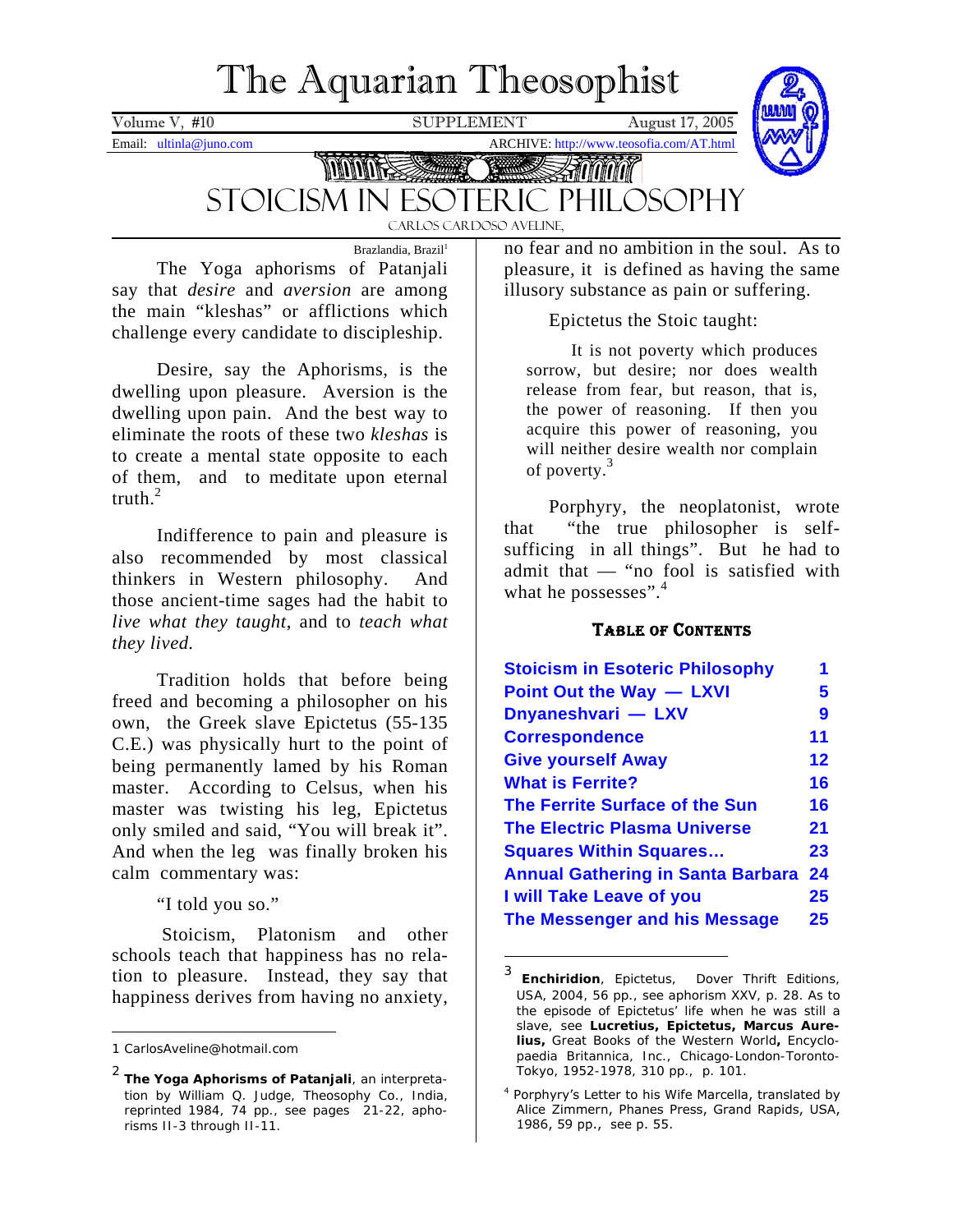**HPB Defense Fund Report 28**  Students of philosophy must not expect outer reality to follow the track of their own desires and expectations. Effective learners accept things as they are and do their best, regardless of what may happen. They put their confidence on the law of Karma and Retribution. They are not led by appearances. They see all human beings as their brothers and sisters, and for them there is no difference between a prince and a beggar. One of the Raja Yogis who inspired the creation of the theosophical movement wrote, in a letter to a lay disciple:

"... In our sight an honest boot-black [... is ] as good as an honest king, and an *immoral* sweeper far higher and more excusable than an *immoral* Emperor..."

As to the main idea of Stoicism, which recommends that we should act in a correct way regardless of personal pleasure or pain, the Mahatma wrote in the same letter:

"... Remember that the first requisite in even a simple fakir, is that he should have trained himself to remain as indifferent to moral pain as to physical suffering. Nothing can give US *personal* pain or pleasure." $1$ 

There are good reasons for aspirants to the esoteric wisdom to develop a reasonable amount of indifference toward comfortable and uncomfortable conditions of life, and we can see that H. P. Blavatsky's work in the  $19<sup>th</sup>$  century was not an exception to this general rule.

The Old Lady had the stuff of a Stoic. She did not look for the easy way. Perhaps we might see an example about

 $\overline{a}$ 

that. In a letter written in October 1884, an Adept-Teacher tells his lay disciple Alfred P. Sinnett that the enemies of the theosophical movement — with active support from *dugpas* and liars — aim at presenting false letters to attack the main founder of the movement. The Master says that these texts are "pretended letters alleged to have come from H.P.B.'s laboratory", and they consist of "forged documents showing and confessing fraud and planning to repeat it". The Adeptteacher explains that the false texts were made with an "enthusiastic help from the *Dugpas*, in Bootan and the Vatican!"<sup>[2](#page-1-1)</sup>

More false texts were created and used after HPB's death, when Mr. Vsevolod Solovyov published a new generation of libels against the founder of the esoteric movement. Surprisingly, those old absurd forgeries have been published as authentic in 2003 by Mr. John Algeo, one of the main leaders of the Adyar Theosophical Society. *"The Aquarian Theosophist"* has created the *H. P. Blavatsky Defense Fund* as an instrument to face this new challenge.

Being attacked was naturally no exclusive priviledge of HPB's. Regardless of time and place, every truth-seeker has been and will be tested in one way or another, in proportion to his own degree of learning.

The Mahatma explains:

"It has ever been thus. Those who have watched mankind through the centuries of this cycle, have constantly seen the details of this death-struggle between Truth and Error repeating themselves. Some of you Theosophists are now only wounded in your 'honour' or your purses, but those who held the lamp in preceding

1

<span id="page-1-0"></span><sup>1</sup> *The Mahatma Letters to A. P. Sinnett*, facsimile edition, Theosophical University Press, Pasadena, California, USA, 1992, 493 pp. and plus, see Letter XXIX. These two sentences are respectively on pages 223 and 224.

<span id="page-1-1"></span><sup>2</sup> See *The Mahatma Letters to A. P. Sinnett*, Letter LV, p. 322.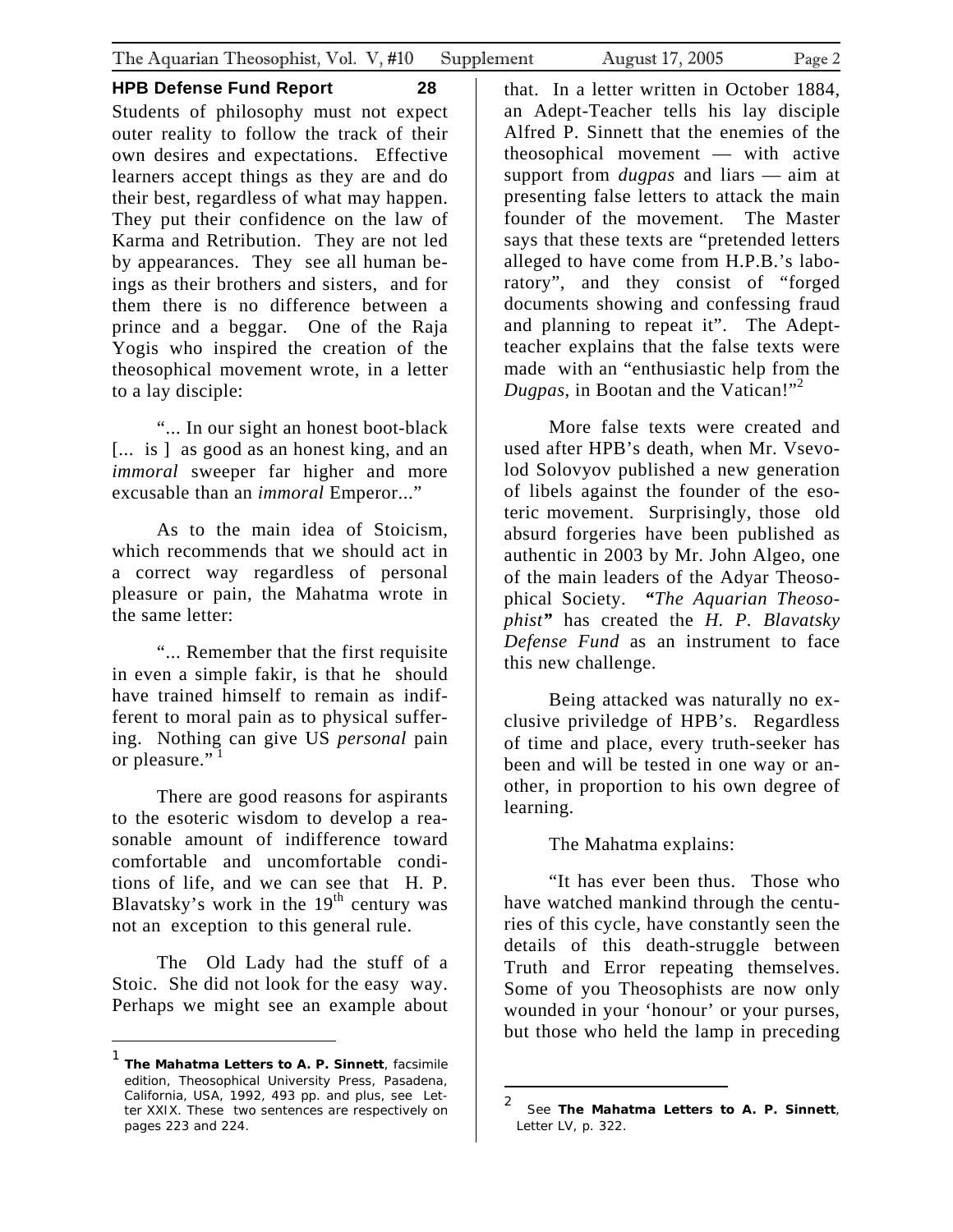generations paid the penalty of their lives for their knowledge."<sup>[1](#page-2-0)</sup>

An active loyalty to his teachers and co-workers, a courage to defend them, a respect for Truth and the growing development of *Vairagya* or detachment are essential landmarks for the learner along the road to occult knowledge —

Detachment delivers the truthseeker from wishful-thinking. The absence of personal desire, aversion, ambition and fear, liberates our attention from all kinds of conscious or unconcious, pleasant or unpleasant expectations. That allows us to live each moment as a complete event, and to use it as an opportunity to plant better karmic conditions for the future.

Roman emperor and philosopher Marcus Aurelius (121-180 C.E.) wrote in his *Meditations*:

"If thou workest at that which is before you, following right reason seriously, vigorously, calmly, without allowing anything else to distract thee, but keeping thy divine part pure, as if thou shouldst be bound to give it back immediately; if thou holdest to this, expecting nothing, fearing nothing, but satisfied with thy present activity according to nature, and with heroic truth in every word and sound which thou utterest, thou wilt live happy. And there is no man who is able to prevent this."<sup>[2](#page-2-1)</sup>

In a modern version of Epictetus' discourses, made by Sharon Lebell, we can read:

 $\overline{a}$ 

"Happiness and freedom begin with a clear understanding of one principle; some things are within our control, and some things are not. It is only after you have faced up to this fundamental rule and learned to distinguish between what you can and can't control that inner tranquility and outer effectiveness become possible."

And a few paragraphs later:

"Keep your attention focussed entirely on what is truly your own concern, and be clear that what belongs to others is their business and none of yours. If you do this, you will be impervious to coercion and no one can ever hold you back."[3](#page-2-2)

Each time we pay too much attention to things which do not depend on us, we abandon those things and realities which actually need our action. We must keep to our task and not worry about other people's doings. But how can we decide what to do and what not to do, if the Roman thinker Terence correctly taught that "All things human concern me"?

In fact, Terence was right in the sense that each thing in the universe is connected to everything else. One of the Mahatmas wrote: "Nature has linked all parts of her Empire together by subtle threads of magnetic sympathy."<sup>[4](#page-2-3)</sup> We are linked to all human beings and to the whole universe. We interact with all of it, but not all of it is under our direct responsibility. Seeing, defining and fulfilling our direct duty is of utmost importance. This duty — our karma and dharma — is both local and global. It has short term

<span id="page-2-0"></span><sup>1</sup> *The Mahatma Letters to A. P. Sinnett*, same Letter LV, same p. 322.

<span id="page-2-1"></span><sup>2</sup> *The Meditations of Marcus Aurelius*, in *Lucretius, Epictetus, Marcus Aurelius, Great Books of the Western World,* Encyclopaedia Britannica, Inc., Chicago-London-Toronto-Tokyo, 1952,1978, 310 pp., see p. 262, Book Three, paragraph 12.

<span id="page-2-2"></span><sup>3</sup> *The Art of Living*, Epictetus, *a new interpretation by Sharon Lebell,* HarperSanFrancisco, 1995, 113 pp., see pp. 3-4.

<span id="page-2-3"></span><sup>4</sup> *The Mahatma Letters to A. P. Sinnett*, transcribed by A. T. Barker, facsimile edition, Theosophical University Press, Pasadena, CA, 1992, 493 pp., see Letter XLV, pp. 267-268.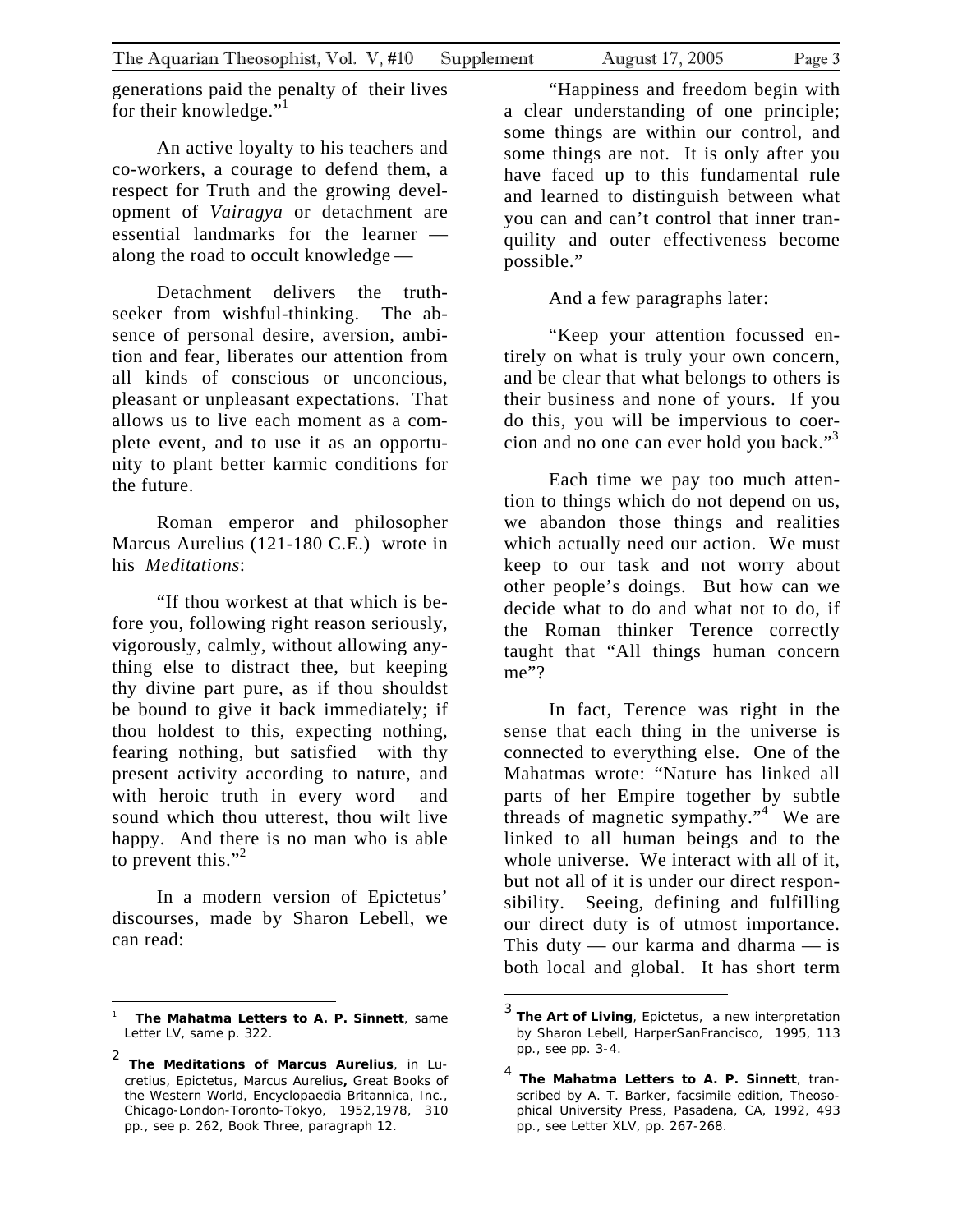and long term dimensions. If we call ourselves theosophists, our dharma includes building the nucleus of an universal brotherhood which must have a sincere respect for the teachings and the teachers of the Eternal Wisdom.

In a paragraph showing the common ground between Stoicism and Esoteric Philosophy, Robert Crosbie writes:

" '*We meet our karma in our daily duties'* is a good saying to bear in mind, and in the performance of those duties come our tests. We should therefore do what we have to do, simply as duties, regardless of whether that performance brings us praise or blame. All the energy would, then, be expended in the performance of duties, and there would be nothing left for the personal idea to subsist  $u$ pon." $1$ 

Epictetus says:

 $\overline{a}$ 

"Things themselves don't hurt or hinder us. Nor do other people. How we view these things is another matter. It is our attitudes and reactions that give us trouble. Therefore even death is no big deal in and of itself. It is our notion of death, our idea that is terrible, that terrifies us. (...) We cannot choose our external circumstances, but we can always choose how we respond to them."[2](#page-3-1)

And Robert Crosbie adds, striking the same chord:

"All you can do is the best you can under existing circumstances, and *that is the very thing you should do*, dismissing from your mind all thought of those things which are not as you would have them. Your studies and your efforts are futile if you are disturbed inwardly. The first thing then is to get calmness, and that can be reached by taking the firm position that nothing can really injure you, and that you are brave enough and strong enough to endure anything; also that all is necessary for your training."

According to Crosbie, the theosophical work invites us to go beyond our personalities:

"One has to grow into that state where he seeks nothing for *himself*, but takes whatever comes to pass as *the thing he most desired*. There is no room for personal desire in this."<sup>[3](#page-3-2)</sup>

Among the *daily tools* for the development of indifference toward personal pain or pleasure are:

\* philosophical studies;

\* meditation on universal truths;

\* self-observation from the point of view of the higher self;

\* altruistic work and efforts.

While facing challenges, one must keep "a constant eye to the ideal of human progression and perfection, which the secret science depicts". One of the best-known passages in the *Mahatma Letters*, which perhaps can be seen as "the discipleship in a nutshell", has a strong Stoic flavour in it:

"... My first duty is to *my* Master. And duty, let me tell you, is for us, stronger than any friendship or even love; as without this abiding principle which is the indestructible cement that has held together for so many milleniums, the scattered custodians of nature's grand secrets — our Brotherhood, nay, our doctrine itself — would have

 $\overline{a}$ 

<span id="page-3-0"></span><sup>1</sup> *The Friendly Philosopher*, Robert Crosbie, The Theosophy Co., Los Angeles, 1945, 415 pp., see p. 22.

<span id="page-3-1"></span><sup>2</sup> *The Art of Living*, Epictetus, HarperSanFrancisco, 1995, p. 10.

<span id="page-3-2"></span><sup>3</sup> The two quotations in the few lines above are from *The Friendly Philosopher*, by Robert Crosbie, pp. 11 and 96, respectively.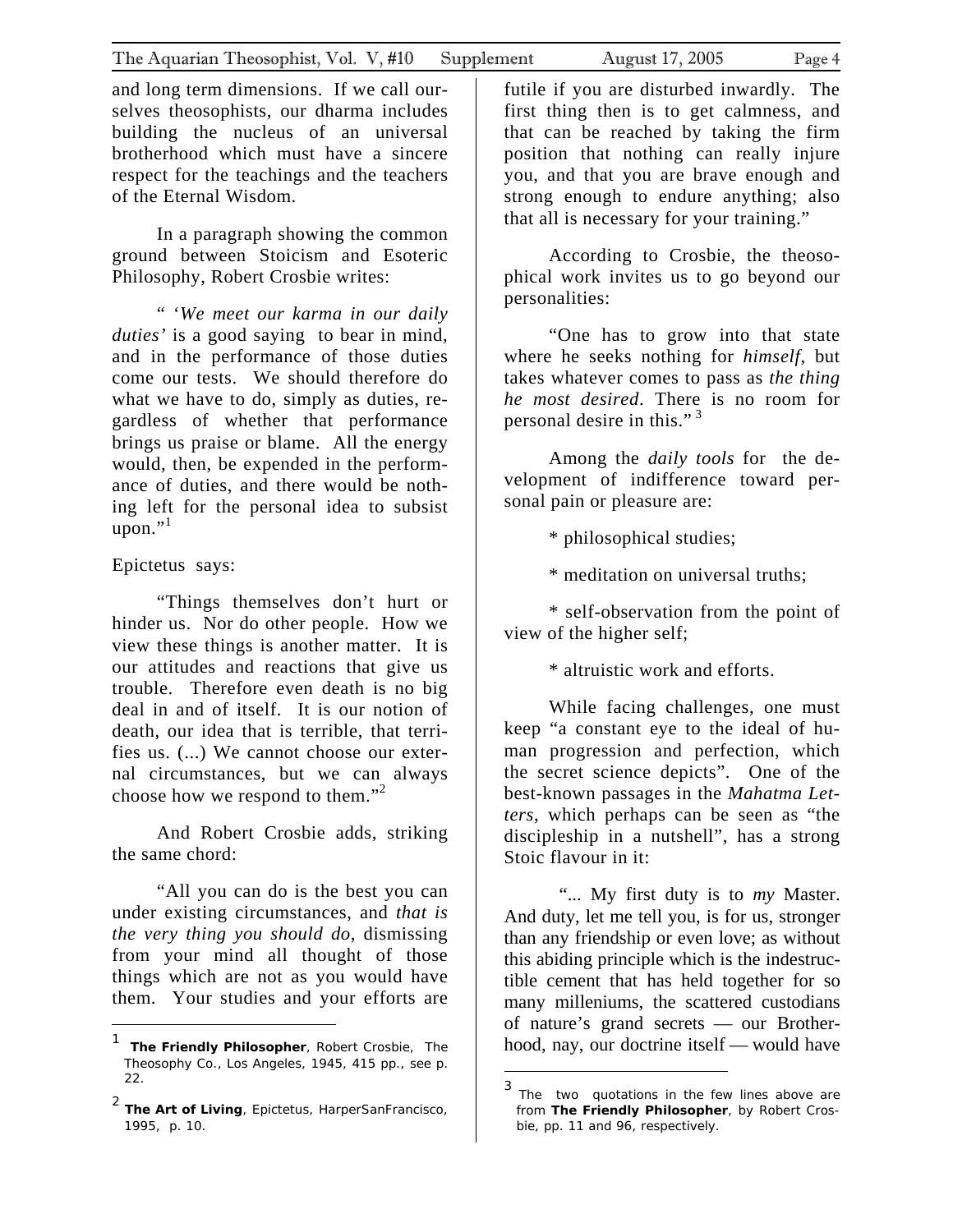<span id="page-4-0"></span>crumbled long ago into unrecognizable at- $\mathrm{oms.}^{\cdot\!\!,1}$  $\mathrm{oms.}^{\cdot\!\!,1}$  $\mathrm{oms.}^{\cdot\!\!,1}$ 

A few sentences later the Master recommends some fundamental principles which students could well read once and again as if they were part of a poem:

".... Patience, patience. A great design has never been snatched at once. You were told, however, that the path to Occult Sciences has to be trodden laboriously and crossed at the danger of life; that every new step in it leading to the final goal, is surrounded by pitfalls and cruel thorns; that the pilgrim who ventures upon it is made first to confront and *conquer* the thousand and one furies<sup>2</sup> who keep watch over its adamantine gates and entrance — furies called Doubt, Skepticism, Scorn, Ridicule, Envy and finally Temptation — especially the latter; and that he who would see *beyond* had to first destroy this living wall; that he must be possessed of a heart and soul clad in steel, and of an iron, never failing determination and yet be meek and gentle, humble and have shut out from his heart every human passion, that leads to evil."

As the years and decades pass by in the lives of *practical* students, worldly illusions gradually lose their power to control consciousness. Then students can really devote their lives to lay discipleship. Yet one of the first lessons they will learn consists of seeing how difficult it is to take each new step ahead.

And there are hundreds, thousands of steps to take. Each of them brings about one or several unexpected tests which have to be faced and conquered. But there is nothing wrong about the difficulties: *a great design has never been snatched at once.* 

<u>.</u>

The *practical* student gradually liberates himself from both laziness and hurry, from *tamas* and *rajas*. Across millenia, his inner decision to *Learn* will be transferred from one body to another, from one lifetime to the next. He will be able to feel, think, and see long term. And this will render him more and more indifferent to his own outward pleasure and pain.



## POINT OUT THE WAY **LXVI**

### **Chapter XVI**

**I.—Imagination, Cohesion and Faith** 

**Question: —** What class of Karma—and by class I mean physical, psychic or mental—particularly affects the imagination?

**Answer: —** None. Imagination is a spiritual power and cannot be affected by Karma. But our fourth principle, which is the mirror of imagination and thought, can be affected by any number of things that happen. Remember that all our desires arise from imagination — imagination does not arise from our desires.

<span id="page-4-1"></span><sup>1</sup> *The Mahatma Letters to A. P. Sinnett*, Letter LXII, p. 351.

<span id="page-4-2"></span><sup>2</sup> *Furies*: Karmic instruments, especially at the emotional level. In Roman Classical Mythology, *furies* are female divinities; the daughters of Gaea who punished crimes at the instigation of the victims; initially there were an indefinite number of them.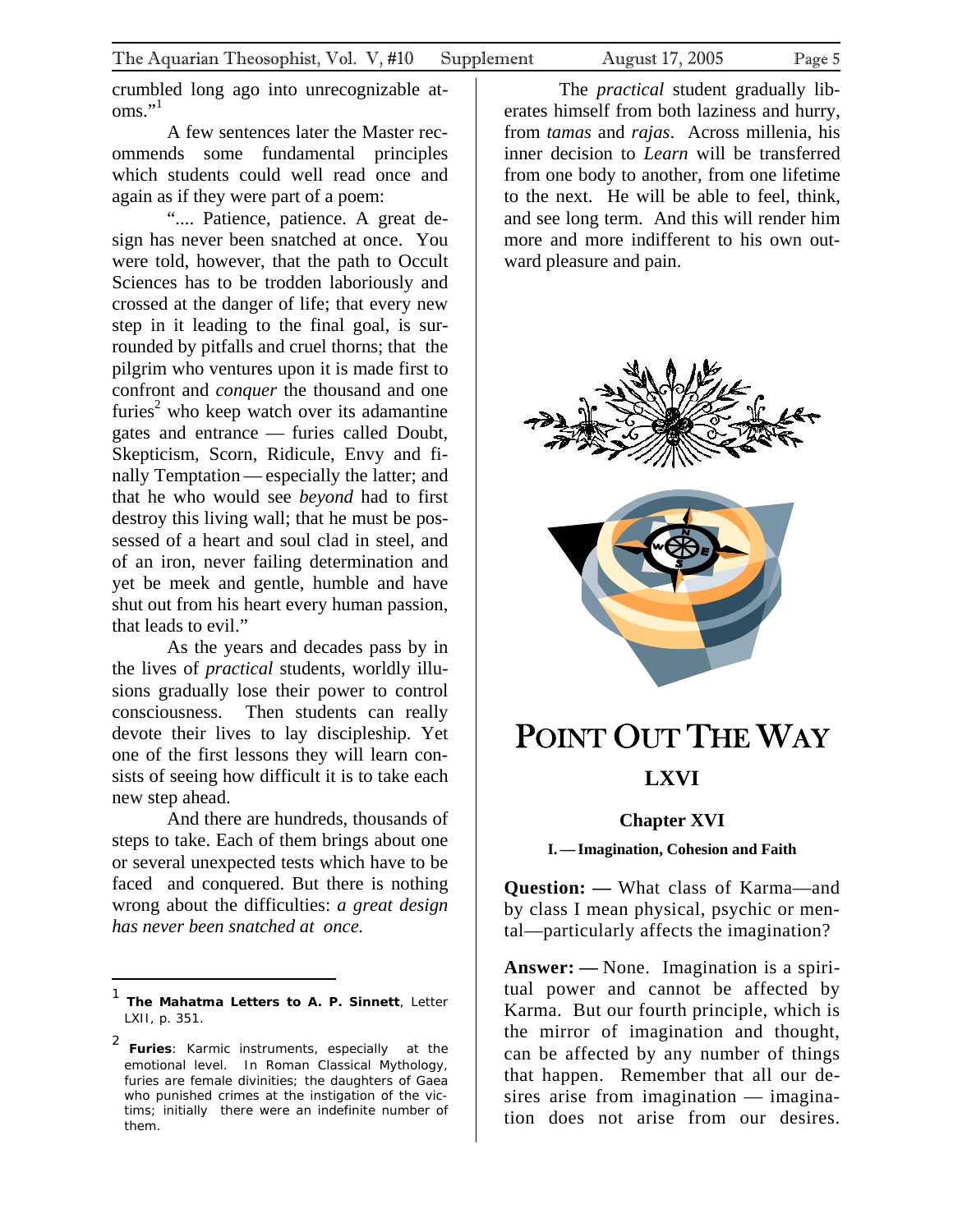Imagination is the *creative* power. How could the creative power be affected in any way, except as regards its manifestations? Why can't we use our imagination, that is, why can't we make our imagination active here in the body? It is because another state altogether intervenes. What is that state? Our desires, or our psychic nature.

**Question: —** Isn't there a distinction between the image-making faculty and imagination?

**Answer: —** Yes, as we use the terms. But the word *imagination* actually means nothing more or less than that, the "image making faculty." We often use the term imagination to mean our collection of pictures or images, and never think of the faculty that *produced* those pictures, just as we say, "He is a great reasoner," because he can hand us a lot of reasons. Yet he may be no reasoner at all in the true sense of the word, for reason is the conscious use of the power of discernment and the power to connect relativities. How many *reasoners* are there, do you think?

The books say that what we call imagination is fantasy — an old, old word which we incorporated in modern terminology as the word *fancy*, meaning dreams. If you notice, our ordinary dreams are images. They are not images which we consciously or intentionally produce — that would be another kind of dreaming; it would not even be dreaming at all, but the action of the thinker on the *other* side of the dream state. The senseproduced images that we see in dreams are not the result of our imagination at all, but the result of our fancies.

Think how much of our time is spent in "wool-gathering," day-dreaming, fancy, or what is often called, by a misuse of terms, *thinking* — when in fact we are in a somnambulant condition of the mind,

"waking-dreaming"! There is the waking state, and there is a true dreaming state but that lies on the other side of sleep; what is meant by "psychic" is that state which lies next on the other side for the sleeper to see. In most of our so-called "waking consciousness," then, we are not awake — that is, not actually, intentionally, volitionally aware of what we are doing or thinking.

Now, there is a waking-dreaming state, which fills most of the waking consciousness, so-called, of most people. When it goes just a little beyond that to which the race is habituated, we say that the man in that state is hypnotized, psychologized, intoxicated, delirious, or insane. This condition represents only a very slight fall of the barometer of the average human mind.

Thus, we are not consciously fulfilling our purpose. When we incarnated, we were wide-awake, but we entered the dream state. Little by little, through the simple process of infiltration or osmosis, we not only impressed the lower forms of consciousness with our life, but they impressed us with theirs, and so the man of today is constantly in a dream state. That is what "lower Manas" is—wakingdreaming.

**Question: —** What is cohesion?

**Answer: —** Let us suppose we have before us a chunk of granite. Something brought this chunk of granite into being, whatever that "something" may have been. Suppose we destroyed the granite — we haven't destroyed the particles, however we name them, of which the granite is composed. We have not destroyed the power, whatever it was, that originally produced the granite. Granted the same circumstances, the same exercise of the same power on the same particles, and you would have the same boulder back again.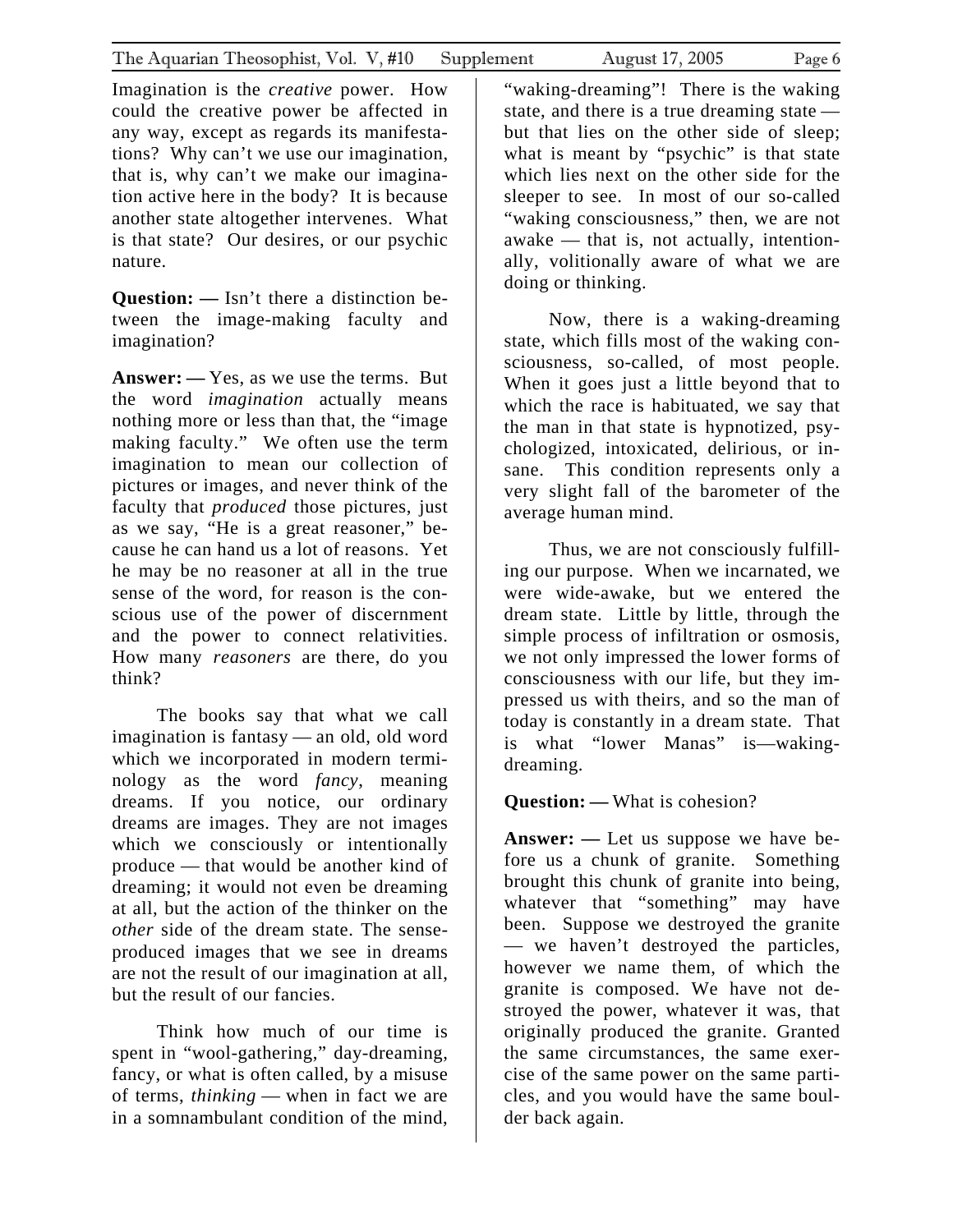Somebody said you could not destroy a human body and re-create it. Yet everybody right here has been re-created thousands of times. Do you suppose this is the first time that we have had this body? We have had it any number of times. We have the same body all the time on one plane. We have a slowly, selectively changing body on another plane.

Take that which we call the principle of Manas, and consider the substance of which it is composed. *That* "body" lasts throughout the entire period of a Manvantara! Take that body made of Monadic stuff  $-$  it lasts throughout the entire period of a cosmic evolution. Take that power which produced our cosmic body, that power which produced our intellectual form — that power never was created, never could be destroyed; it is the creator, the sustainer of all forms. We are using in these bodies, even in the physical and the intellectual bodies, matter that we have used countless times. If we hadn't, if we hadn't developed mutual affinity, we could not get a body at all.

What, then, is cohesion? What in the world but "the opposite" to electricity. Electricity is the attraction of *opposites*  while cohesion is the attraction of a *common* nature. What is the astral body? It is that form, that world, that state of manifestation of the One Form where like flies to like. But if, in our study of electricity, we try to unite like and like, all the power in the world will not allow us to do it. You can unite positive and negative — you can't unite positive and positive, negative and negative.

It is upon that same principle that the whole universe is built. Thus, cohesion is nothing but the borrowing of a word in English to indicate one form of attraction, the opposite of that which Mr. Judge here calls dispersion.

**Question: —** Isn't there quite a difference between dissolving a piece of granite into powder, and that which was referred to as reducing it to its "original elements"?

**Answer: —** Stating the whole subject of cohesion from beginning to end, the beginning is in the power of consciousness, and the end is what we see manifested on any plane. Suppose we look at it in this way. If all is Life, then it is not possible for us to conceive of Life as totally inactive. We can conceive of Life as asleep or dormant or dead on this plane, but if *all* is Life, its cessation from activity here merely means activity in some other state or world or form or thing.

From that point of view, all action of any kind in any world, how ever high or low, is a "sowing" on the part of a Life which acts. If the sowing is of such a nature that it cannot reap on the plane where the sower lives, then he is drawn by the attraction existing between him and his sowing to the plane where the harvest is.

All beings in that state sometimes called Nirvana are on the same plane; some beings stay there from Manvantara's end to Manvantara's end, and never leave it except as an act of mercy for those involved in manifestation. How do they manage to remain forever in such a state as Krishna describes in the Eleventh Chapter of the *Bhagavad-Gita*? They have reached perfection, but that is only a term. They remain in that state because *they set up no causes which are not absolutely universal* Therefore, all their reaping is on the plane of their Soul. But in a universal state, if any being were to set up a cause which in the slightest degree was *not* universal, it couldn't germinate on the universal plane — it would sink to that layer of consciousness where it could germinate, and the being would sink with it.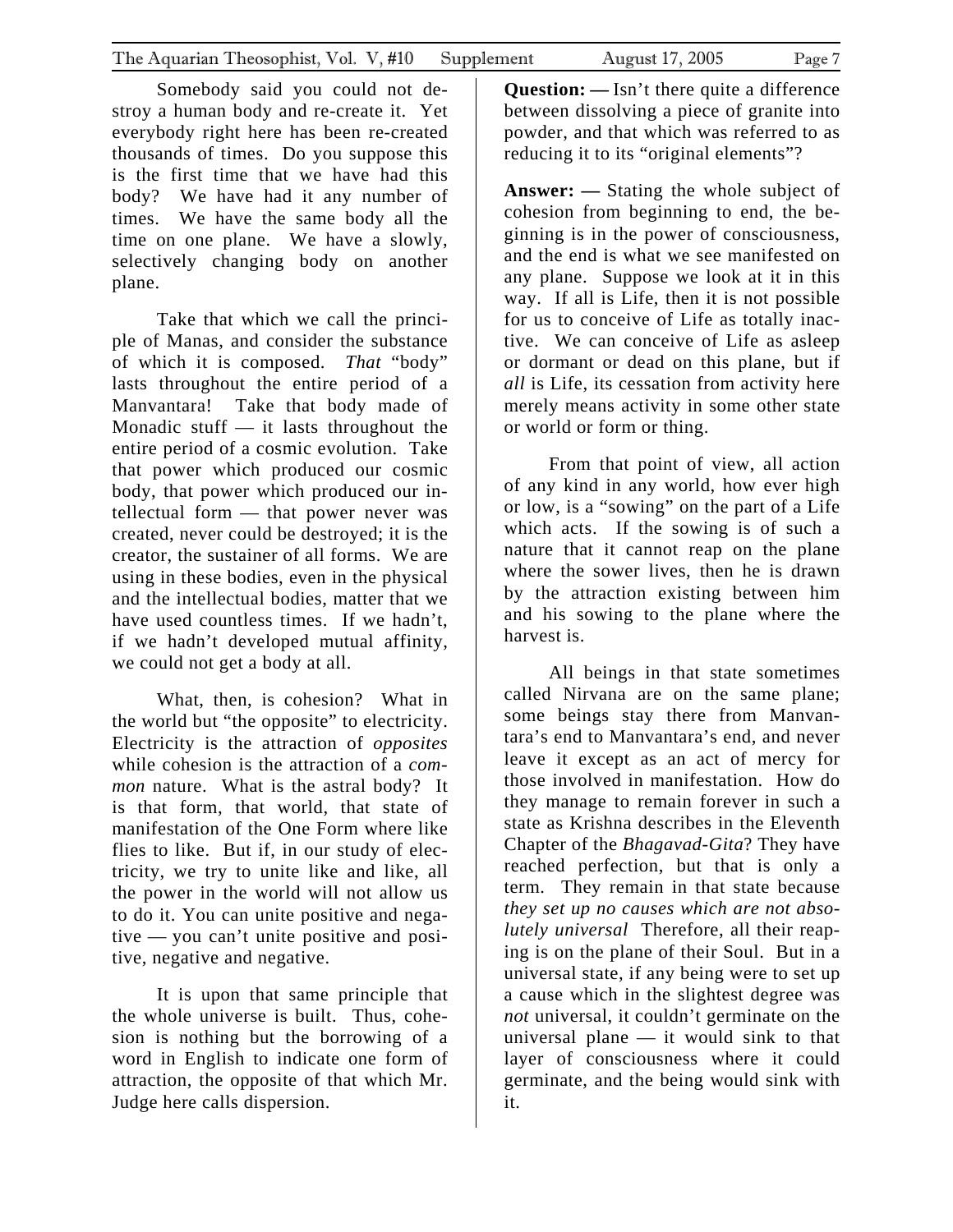So, the beginning of cohesion is in ourselves. What is our attraction? In our feelings, in our thoughts, in our will they are the basis of our action, whether separate or unitary, whether ennobling or degrading. Actions all spring out of our mind, to use an Athenian term. Every physical thing begins as a mental deposit, and as our mental deposits increase through the ages, that which was originally transparent becomes opaque, and finally we find ourselves incarnated that is, enmeshed in effects that we can' t see through — and that we call physical existence. Once you know the whole process and the laws, and have the enginery of it — and the enginery is in the mind of man — it is possible to produce in a second, by the trained will and imagination, a result that, left to Nature, would take millions of years to accomplish.

Take the physical thing that we call birth. From the time of conception to the time of birth it takes nine months. It once took several years. Now the process is contracted. But there must be beings who can descend from the highest heaven to our world not in nine months but in nine seconds, in nine-tenths of a second. How? By an act of the will.

There are more modes of birth than one. Just because we do not know about them is no reason why we should deny their existence. We find their analogies and counterparts everywhere in Nature. A little while ago, if a man wanted to silver-plate a spoon, he had with infinite care to melt the silver and then paint it on with a brush. Of course, he could not do a perfect job of it. Then when he was through, he had to burnish it and burnish it; to plate a silver spoon well was a good day's work. Nowadays they simply put the spoon in an acid which contains a chunk of silver and the poles of an electric battery. Then, when the current is passed through something goes on which

is absolutely invisible to the eye. Flake by flake, atom by atom, infinitesimally, particle by particle—a force takes the silver off the chunk and deposits it with absolute uniformity all over the spoon. There is creation before our eyes, and it takes place in a few minutes. Yet, if that were left to Nature, it would take thousands of years, because Nature's path is slow.

How long will it take a grain of sand to get dissatisfied? Longer than it would us. That which takes an animal ages — or that which took men, only a few hundred years ago, an incredible time — is now done in a matter of days. Do you know that when the Romans built a trireme, it took the labour of thousands of men for months? But when you consider what they had to work with — no steel and using copper nails, it is a marvel that they could do it at all. How long would it take a South-Sea Island savage to do it?

Not very long ago, pins were worth an appreciable amount apiece, and it was a good workman who could make a good skewer in a day. How long would it have taken Nature to make a pin? Endless ages, until the lives which compose that metal had been used in pin-making over and over and over again — until the metal and the processes constituted their "consciousness." In some solar system, perhaps, they raise pins just as we raise cabbages. Why not?

If we approach things from that point of view, it takes away our conceit, our mock modesty and the limitations we impose upon the possibilities of Nature. Is all this any more remarkable than to think that out of the same primordial cell comes every single atom of our body with its thousands and thousands of diverse elements? And all manufactured out of what? Hydrogen, oxygen, carbon and nitrogen. Now, there is a globe of our chain where what we call carbon, hydro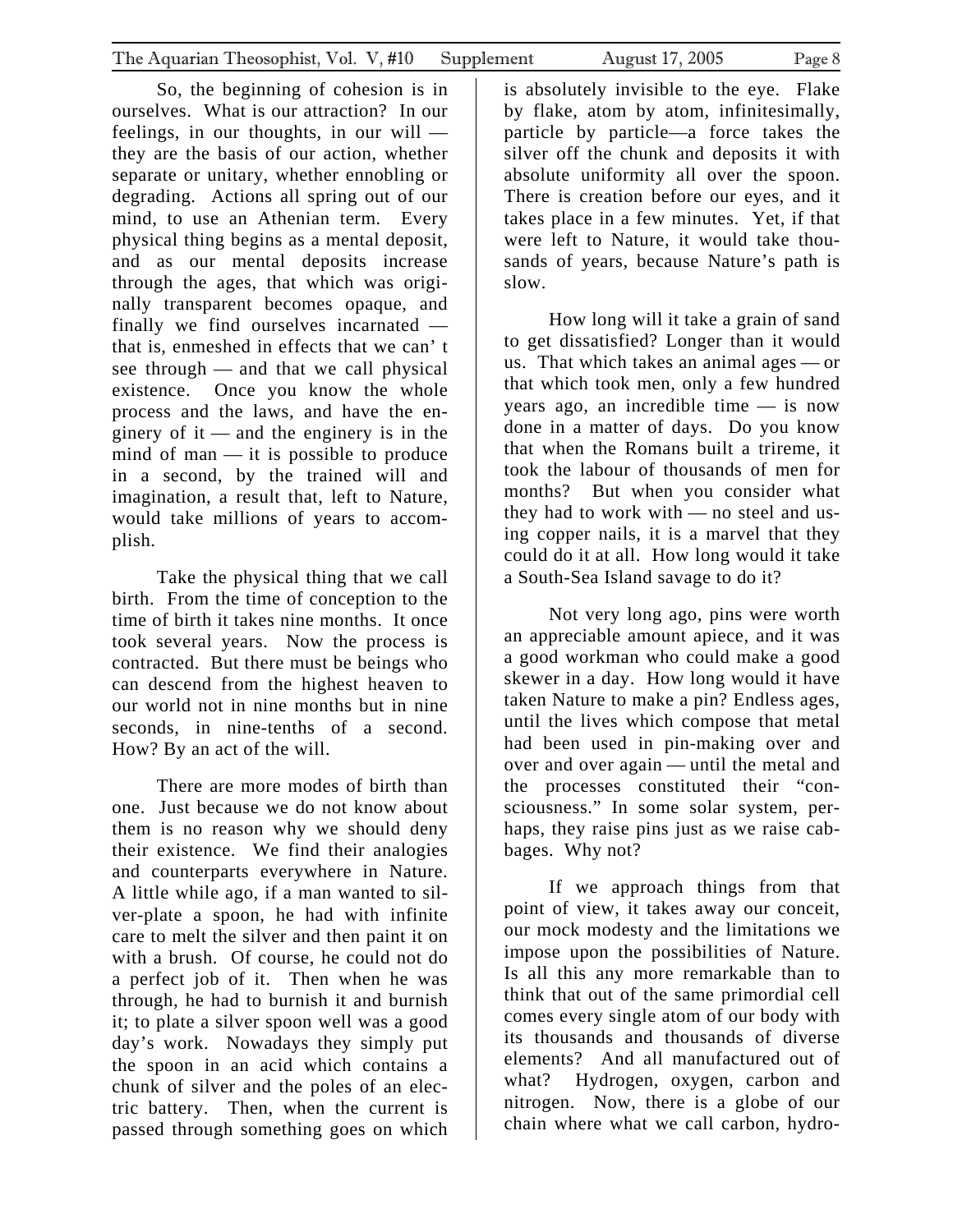<span id="page-8-0"></span>gen, nitrogen and oxygen have been so used to being in human forms that they construct those forms themselves — no parents are necessary. That is the kind of body we had in the First Round; that is the kind of body we had in the Second Round and in the Third Round. In the first, second and third races of this earth, we stepped into bodies as we now step into houses — they grew without any intervention of ours We have those bodies now, but they are locked up in the relatively inert physical one which represents the lives which we have furthered in their evolutionary progress.



times by Madame Blavatsky, always in glowing terms. The following rendition is extracted from Manu Subedar's translation. The great Sage, Dnaneshwara Maharaj sang this work to his people when he was quite young. He did it in their native language, Marathi, about 700 years ago. It is his commentary on the *Bhagavad-Gita.*]

#### **CHAPTER FIFTEEN**  [Continued for July Issue]

**Krishna says to Arjuna:** I will now indicate to you how I envelop everything being One. What enables the sight to see not only the sun but the whole world, is My light. It is My light that enables the moon to restore the moisture which has been sucked in by the sun. It is My light which enables the fire to burn as

well as to digest. I am everywhere in the earth that supports life. Also, I am in the ocean that does not overflow the earth. I give the moon the qualities that the moon has. I bring up vegetation. I support cultivation and through nourishment, it is I who sustains life. It is I who causes hunger and gives satisfaction that comes when hunger is appeased. The internal fire is Myself. The bellowing of human breath (Prana and Apana) that moves day and night in the process of digestion is through Me. In this way, all living persons are Myself. I am their food. I am their life. I am the fire that is important in the process of sustainment. There is nothing where I am not. Everything is Myself. You may wonder if this is so why some people are happy and others unhappy. If the lamp was lighting the city, why should there be light in one place and darkness in another? Remember that a man sees everything according to his faith. The same sound from heaven will resound differently in different instruments. With the light of the same sun, different people engage in different occupations. Water is the same but the seed is different, and different trees are produced. Take a wise man and a fool seeing a necklace. The fool thinks it is a serpent; a wise man sees its beauty. The same water produces poison in a serpent and pearls in an oyster. I am , therefore, in all My expanse, an object of joy and happiness to the man of wisdom, and an object of unhappiness to hime who is in error.

The vitality that gives the consciousness to every one that "I am so in so" is Myself. Good action is the result of devotion to the feet of the preceptor with a feeling of renunciation (Vairagya) with the company of sages and the disciplinary practice of Yoga. By good action, non-wisdom is removed and the consciousness of "I" fades away with the realization of Self, resulting in eternal joy.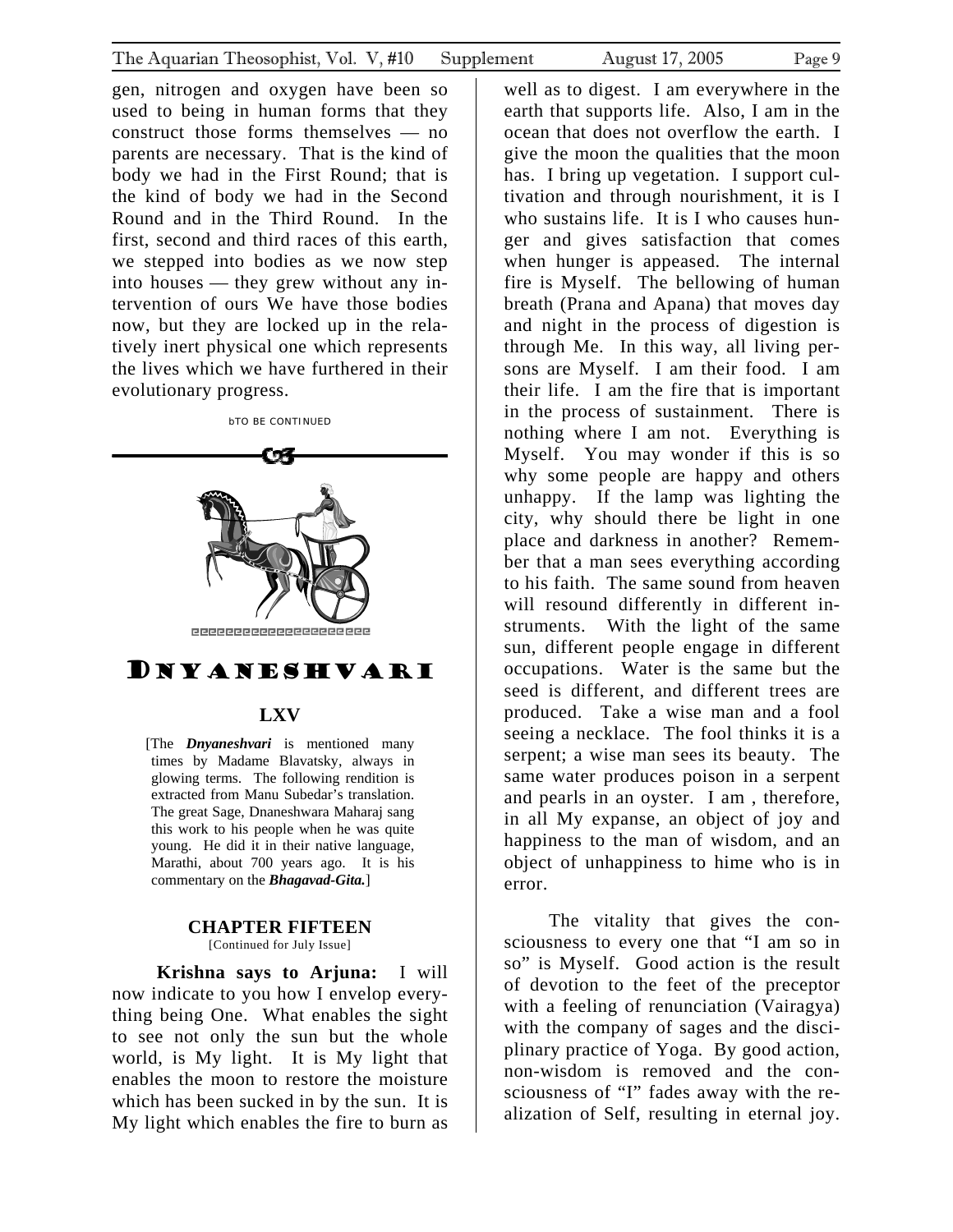Even this condition is Myself. When the sun rises, it is by the light of the sun that we see the sun. The best means of knowing Myself is Myself. But those who serve the body and listen with absorption to the attractive tales of worldly happiness, direct their love towards the body and seek happiness of this world and of heaven by performing positive actions, secure only great misery. This condition of non-wisdom (Agnyana) is also Myself in the same way as the waking condition is which enables us to recognize dream or sleep. We are enabled to see the reduction of the light of the sun by the clouds, by the light of the sun itself. So it is that through Me, men engage in worldly pursuits without knowing Me. It is the vitality of life that causes either sleeping or awakening. I am, therefore, the root of men who gain wisdom or who fail to do so. When a doubt arises as to whether a particular thing is a serpent or a piece of rope, the fundamental truth is that it is a piece of rope.

In order to make Me known, the Vedas sprung up. When they failed, several other doctrines came into existence. Yet all of them turn on Me, just as all rivers whether rising in the east, west or the north, reach the ocean. At a certain point the teachings of the Shastras came to an end. This was in the same manner as breeze carrying a sweet scent goes up in the sky. I have enabled even the Shastras to find their way, where they failed to recognize the true form of Brahman. I am the one who is the final knowledge of Self, including the Vedas, turns out into nothing. On being awakened, it is recognized that the duality experienced in the dream was nothing but oneself and the unity in waking condition is also oneself. Similarly, I alone know My unity. I am also the cause of the teaching of this unity. When camphor has burnt away, it leaves behind it neither black mess nor fire. When wisdom (Dnyana) destroys

**Arjuna says to Shri Krishna:** In trying to describe Yourself as enveloping everything You have really come to Your true form without attributes. I would like to hear more about this.

**Shri Krishna says to Arjuna:** There are two lips but the speech is one. There are two feet but movement is one. Your asking and Me explaining is one. We reach our unity in this mutual relationship of discourse. The description of Him, who is without attributes, involves the description of attributes, so that when these are removed, the pure form of Brahman could remain. It is like taking out butter from milk, or purifying gold after separating it from alloy. Just as the name of her husband is that, at hearing which a woman is silent, so My true and invisible form is that where language fails. To describe Him who has no attributes, you have to resort to language to deal with attributes. In this world, in reality there are two persons existing, just as in the sky there is either light or darkness. These two persons have one mother. One of these two is blind, imbecile and lame, and the other is healthy in all respects. But they both reside together. One of them is called Kshara (finite) and the other is Akshara (Infinite). Beginning from Brahma down to the smallest blade of grass, everything is large and small and everything moveable and immoveable. Whatever is made up of the five elements, whatever has a name and form, whatever has a definite existence, whatever involves a gamble with death or whatever has a changing condition of whatever the visible world is made; what was described to you as the body (Kshetra) in the thirty-six divisions formed of the eight-fold action of illusion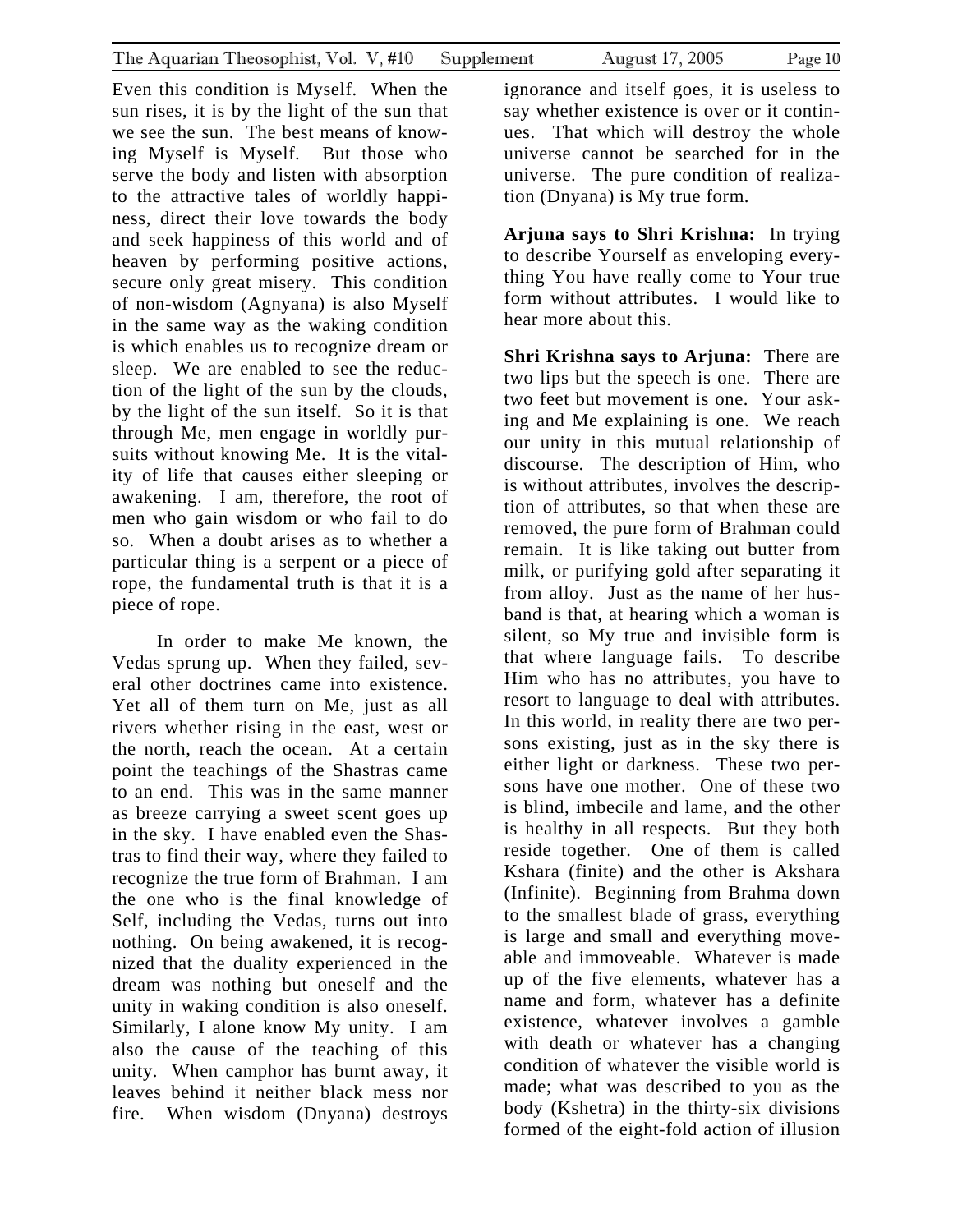<span id="page-10-0"></span>(Prakriti), whatever has been described to you in the form of the tree in the previous chapter is finite.

Though it is nothing but the Self, it is merely a reflection, as a lion is when seeing his own reflection in a pond becomes angry. Just as the clouds in the sky are reflected in the water, though they are part of the water, so is the Self, which is one, becomes dual. The finite in forgetfulness of the true form of Self is asleep. It is like seeing a bed in the dream and then trying to sleep on it. The belief that the body is the Soul is nothing but such sleep. And this is sleep, when a person undergoes happiness or misery, on account of the notions of "I and mine" "my father, my mother," "I am good or I am bad," "I have children," "I have property or a wife," etc. The Self that is asleep in this manner, and being asleep is dreaming. He moves about in the forest of this world and the heaven is called the finite (Kshara). The Soul of a man (Jiva), which in forgetfulness of its true form largely moves about in this world, is also called finite (Kshara). It is called Purusha (Brahman) because in reality it is Brahman and perfect. It dwells in the body. It has become the finite (Purusha) because it has taken in itself attributes. The Soul appears to have attributes on account of changes that come over the body, which it acknowledges in the same manner as the orb of the moon seems to shake when the water in which it is reflected is moving. Where there is no water there is no reflection. Where there are no attributes, it appears that the Soul has gone. The transitory nature is thus imposed on the eternal Soul on account of attributes. Hence, it is called Infinite. The Infinite is the Meru mountain equal in the heavens. On the earth and in the nether regions is the Infinite. It is also equal in the state of wisdom and nonwisdom. The Infinite is equal where there is the realization of complete unity or

where there is the highest ignorance and the feeling of separation and distinctions through illusion. The Infinite is in the middle condition as a lump of prepared earth not yet in a vessel shape. When the ocean dries up there will be neither water nor waves. So is the Infinite without form. The Infinite is like that deep sleep that is neither awakening nor dreaming.

[TO BE CONTINUED]



CORRESPONDENCE

**From Linda Smith in Phoenix** 

### The Power of ONE

### **Postal Clerk lived as Pauper to help Others**

Thomas Cannon, a retired Richmond, Va., postal worker who lived much of his live on the edge of poverty so he could give away a portion of his modest income to those in need, died Saturday (July  $2<sup>nd</sup>$ ) of colon cancer at Richmond Community Hospital. He was 79.

The self-described poor man's philanthropist gave away more than \$150,000 over the past 33 years, mostly in thousand dollar checks, to people he had read about in the *Richmond Times-Dispatch* who experienced hard times or who were unusually kind or courageous.

Recipients include a Richmond woman who started a youth center in her low-income apartment complex; a retired postal worker who was a faithful volunteer at his neighborhood elementary school; a man and woman who wanted to return to Vietnam to visit their hometown; and a Petersburg, Va., teenager aban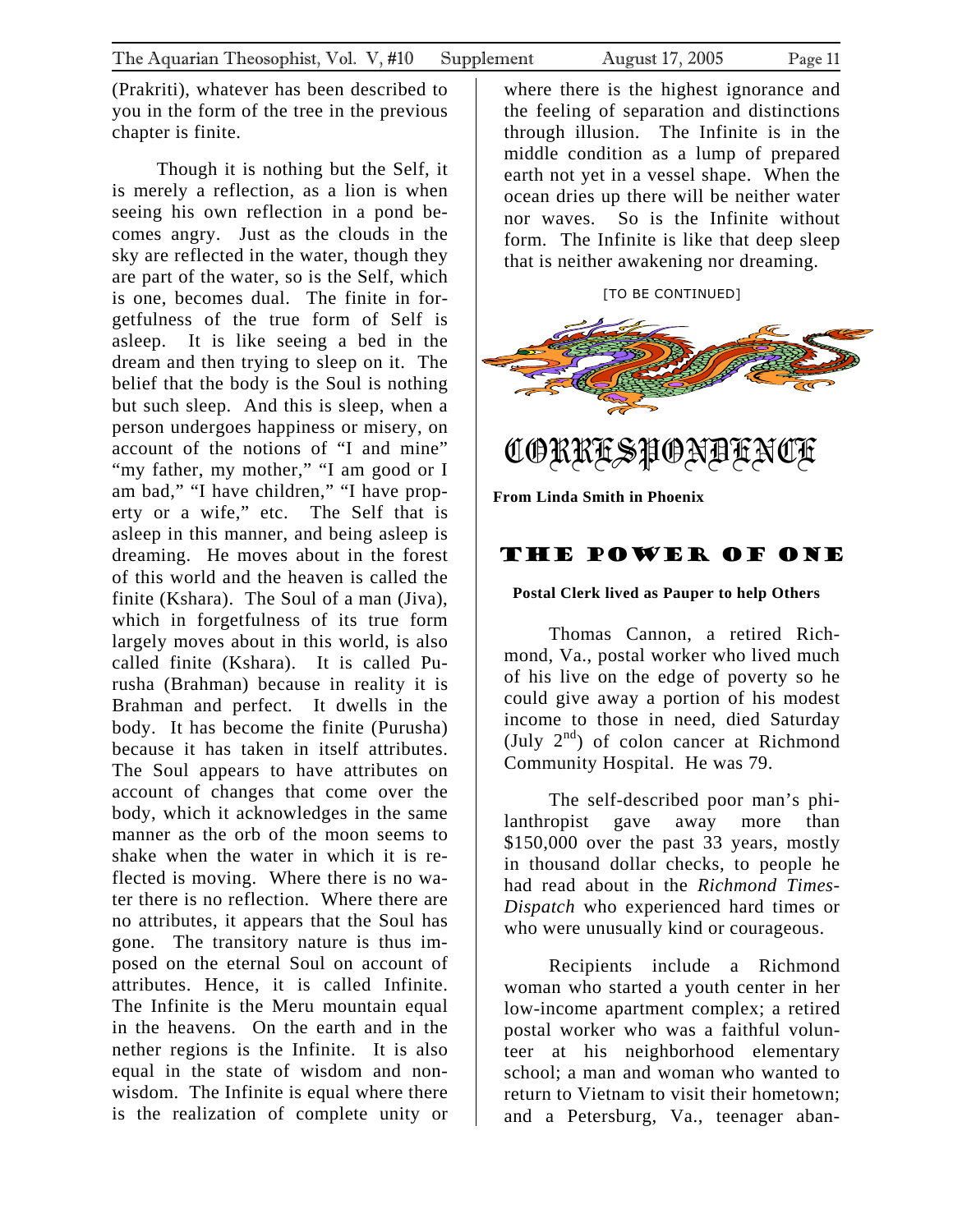<span id="page-11-0"></span>doned as an infant, who recently had been named Boys & Girls Clubs' Youth of the Year for Virginia.

He gave to people of all ages, races, nationalities and incomes, usually by mailing a check to the *Times-Dispatch* and asking reporters to deliver it. He was never sanctimonious about it, noted one of his occasional delivery people, *Times-Dispatch* writer Bill Lohmann,." 'Bodacious,' one of his favorite words, would be a better description," Lohmann wrote in a weekend column recollecting Cannon's life.

Cannon traced his penchant for benevolence to his time in the Navy. While he was away at Signal school, many of his shipmates were killed in a shipboard explosion at the Port of Chicago, He concluded that he had been spared to help others and be a role model to help people see "the oneness of it all."

In 1995, a group of admirers set up a trust fund for him and his wife, Princetta, who had suffered debilitating strokes and required her husband's fulltime care. (During her last years, he spent his nights in a sleeping bag on the floor next to her bed. She died in 2000.) They also bought the Cannons a house to replace their modest dwelling which lacked central heating and air-conditioning.

In 1998, Oprah Winfrey gave him the computer he had long dreamed of. Last year, he published *Poor Man's Philanthropist: The Thomas Cannon Story, with Sandra Waugaman.* 

Cannon supported his wife, their two sons and his charitable efforts on a salary that never topped \$20,000 a year. When he retired from the Postal Services in 1983, he and his wife lived in virtual poverty.

He made it known he was opposed to a foundation carrying on his philan-

thropy after his death because he would require bureaucracy and paperwork. Nor did he want his name attached to anything. What he wanted in his honor and memory, he told the *Times Dispatch,* was simple: "Help somebody." [by Joe Holley of the *Washington Post,* and reprinted by *The Arizona Republic*, July 5, 2005.]



### **Give yourself away: Become a Fiery Life — Then you will alternate with the swing and Sway of Great Nature.**

We are taught that every physiological change, in addition to pathological phenomena; diseases — nay, life itself or rather the objective phenomena of life, produced by certain conditions and changes in the tissues of the body which allow and force life to act in that body; that all this is due to those unseen CREA-TORS and DESTROYERS that are called in such a loose and general way, microbes.

It might be supposed that these "fiery lives" and the microbes of science are identical. This is not true. The "fiery lives" are the seventh and highest subdivision of the plane of matter, and correspond in the individual with the One Life of the Universe, though only on that plane. The microbes of science are the first and lowest sub-division on the second plane — that of material *prâna* (or life).

The physical body of man undergoes a complete change of structure every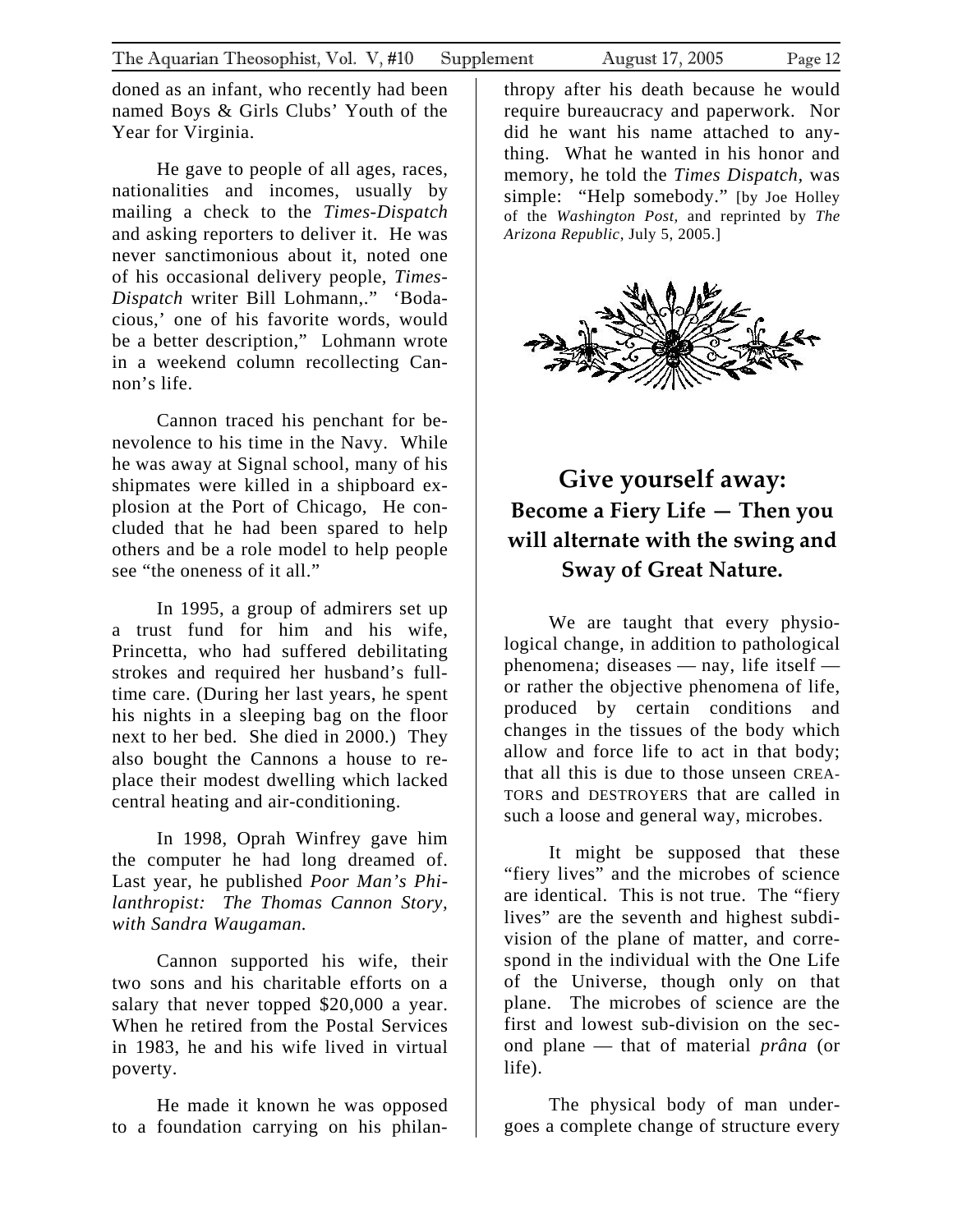seven years, and its destruction and preservation are due to the alternate function of the fiery lives as "destroyers" and "builders." They are "builders" by sacrificing themselves in the form of vitality to restrain the destructive influence of the microbes, and, by supplying the microbes with what is necessary, they compel them under that restraint to build up the material body and its cells.

They are "destroyers" also when that restraint is removed and the microbes, unsupplied with vital constructive energy, are left to run riot as destructive *agents*. Thus, during the first half of a man's life (the first *five* periods of seven years each) the "fiery lives" are indirectly engaged in the process of building up man's material body; life is on the ascending scale, and the force is used in construction and increase. After this period is passed the age of retrogression commences, and, the work of the "fiery lives" exhausting their strength, the work of destruction and decrease also commences.

An analogy between cosmic events in the descent of spirit into matter for the first half of a manvantara (planetary as human) and its ascent at the expense of matter in the second half, may here be traced. These considerations have to do solely with the plane of matter, but the restraining influence of the "fiery lives" on the lowest subdivision of the second plane — the microbes — is confirmed by the fact findings of Pasteur. Pasteur found that the cells of the organs, when they do not find sufficient oxygen for themselves, adapt themselves to that condition and form *ferments,* which, by absorbing oxygen from substances coming in contact with them, ruin the latter. Thus the process is commenced by one cell robbing its neighbour of the source of its vitality when the supply is insufficient; and the ruin so commenced steadily progresses. (From S.D. I, 262-63fn)

### **TILUMIA** The Degeneration into Religion escapes no one, not even the

Buddhists!

Since European scholars have begun to study Buddhism, there is a great deal spoken of it, and its secret doctrine, as prevailing among the Lamas of Tibet. There are, it seems, two schools of Buddhist Philosophy there: one devoted to esoteric doctrine, and the other to the exoteric phase of` Gautama Buddha's Philosophy. Among the first sect, there are said to exist Mahatmas of wonderful psychical powers, similar to those possessed by the Dhyanis an Arahats of old. In Ceylon these adepts counted over thousands in the reign of Dutthagamani. They have gradually ceased to exist, as the keys of those mysteries were lost by the degeneracy of the Buddhist monks of subsequent times, who sought more after worldly renown and glory, than the higher spiritual developments. Any one carefully reading . . . the *Mahavansa,* will not, I trust, fail to observe that distinct and particular reference is made to the Arahats of the different periods. And I may, by way of attestation to the truth of the facts stated in the *Mahavansa,* draw the kind attention of our readers to the travels of "Fa-Hien," the Chinese pilgrim. . . .

Since the discovery of the true Law by the most enlightened Gautama, men have become wild and wretched by the awful lusts of the flesh, and have consequently lost the secrets of that Law. But those immortal and divine gems of truth, were not destined to disappear altogether from the habitation of man, as it was decreed by the departing Arahats to be safely and sacredly kept by the Adepts of the trans-Himalayan depths, until man's condition be adapted to receive it. That time is now drawing nigh; and the custodians of the secret doctrine have thought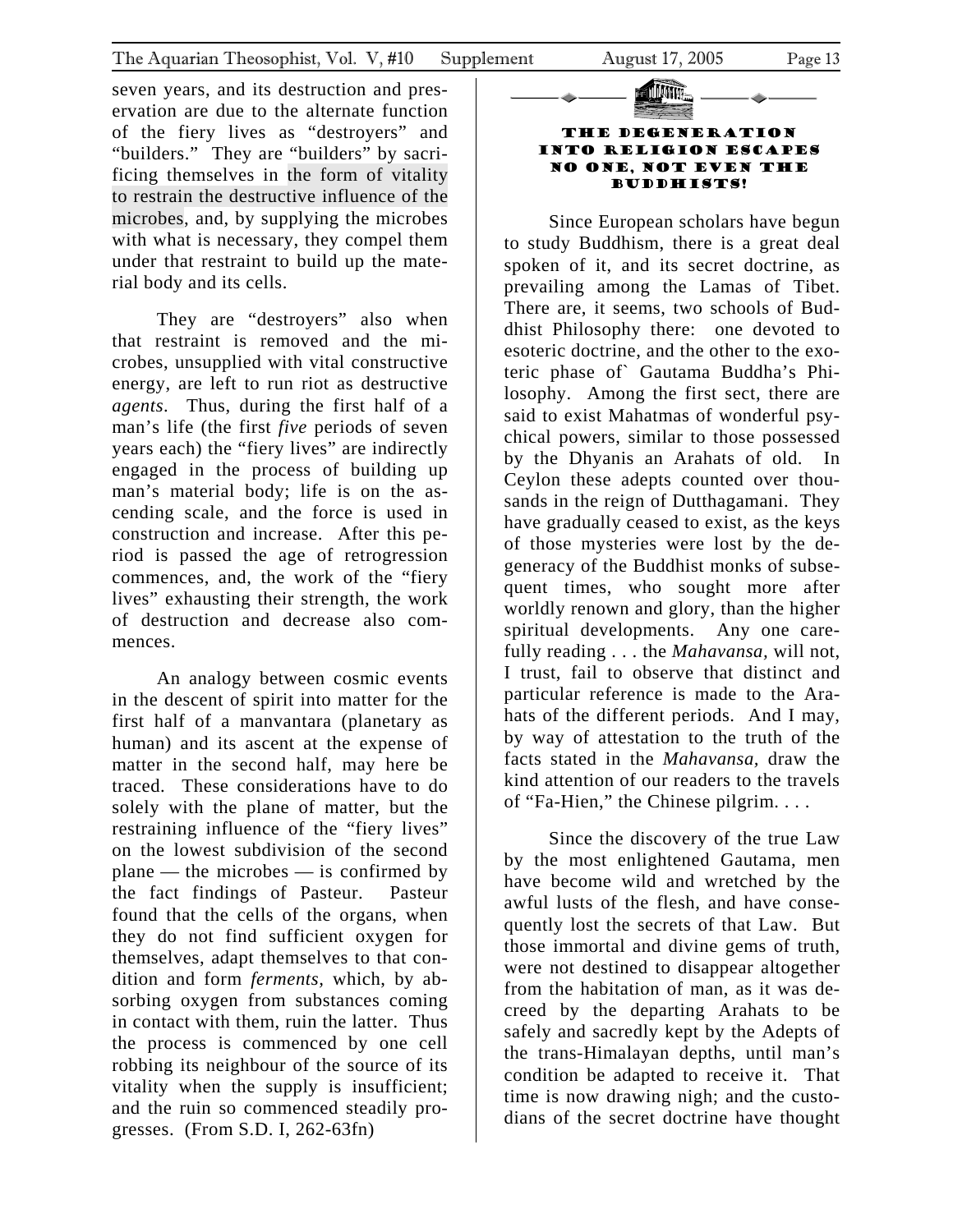it fit to send Missionaries among mankind to divulge it to them. One of those is Madame Blavatsky, who travelled over to America and converted Colonel Olcott who was then earnestly searching for the truth and investigating the phenomena of Spiritualism . . . . To institute a happy comparison between this conversion . . . . and the planting of a branch of the sacred Bo-tree by Sanghamitta, who came over into Ceylon in the reign of Dewanam Piya Tissa, I take the liberty to say that Madame Blavatsky like the princess Sanghamitta carried the secret doctrine to America, and there she implanted it in the mind of Col. Olcott, who received it with as great readiness as the virgin soil of Anuradhapura received the shoot of the Bo-tree. As the sacred Bo-tree was the incentive to the yearly visits of Buddhist pilgrims from the most remote corners of Ceylon, so was the true Law when disclosed to Col. Olcott by Madame Blavatsky the stimulus for him to leave bright prospects and friends behind him in America, and to launch out in a mission round the world to promulgate the true Law to all mankind.

In the year 1880, Madame Blavatsky and Col. Olcott paid their first visit to Ceylon, and honestly and publicly declared themselves Buddhists, and in furtherance of the dear wish of their heart they established branches of the Theosophical Society in various parts of the Island. By their united endeavours, I must admit that a new impulse has been given to Buddhism; so much so, that the many thousands of natives of the Island, who had hitherto remained ignorant of Buddhism in its pure form, and those who were ashamed to declare themselves Buddhists in public, have all begun to learn, teach and profess Buddhism most openly and vigorously. The most enthusiastic and lavish manner in which the Buddhists of Ceylon celebrated the Wesak days of the past two years, cannot but fail to testify to their honest belief in Buddhism, and to the substantial work done by Madame Blavatsky and Col. Olcott in the cause of Buddhism. . . . .

### **HPB comments on the above news about Theosophy in Ceylon: —**

This is all correct, and the two above named personages feel proud to see their feeble services so well appreciated and remembered. But they would certainly feel still happier had the actual state of the moral standard in Ceylon once the pearl of the Indian Ocean been such as not to have necessitated the letter published in the same paper by a "Chela." This shows the reverse of the medal and mars somewhat the delight of those who have devoted their life to the noble work of spreading the philosophy of the great "Light of Asia." For, it is not the modern temple-Buddhism with all the excrescences that have crept into it, but verily the esoteric *Budhism,* of the Lord Gautama, the BUDDHA, that the Founders had in view, when working for the RE-VIVAL OF BUDDHISM.

Such seems to be also the inner thought of "Chela," who, while greeting the appearance of *Heladiw Ruwana* and informing the editor that many Buddhists have looked forward to it, "as a banner of light destined to throw much light on the hidden and true meanings of the Buddhist Scriptures and the ceremonials observed in the Buddhist temples in Ceylon," adds the following ominous words:

Since the introduction of Buddhism by Mahinda Thero in the reign of the blessed Monarch Dewanam Piatissa, the errors that have crept into the pure and admirable doctrines of Buddha have led to many misapprehensions on the part of those who study Buddhism for the sake of spiritual development or curiosity. Very few indeed amongst those who profess Buddhism have been able to understand, and much less to explain, the no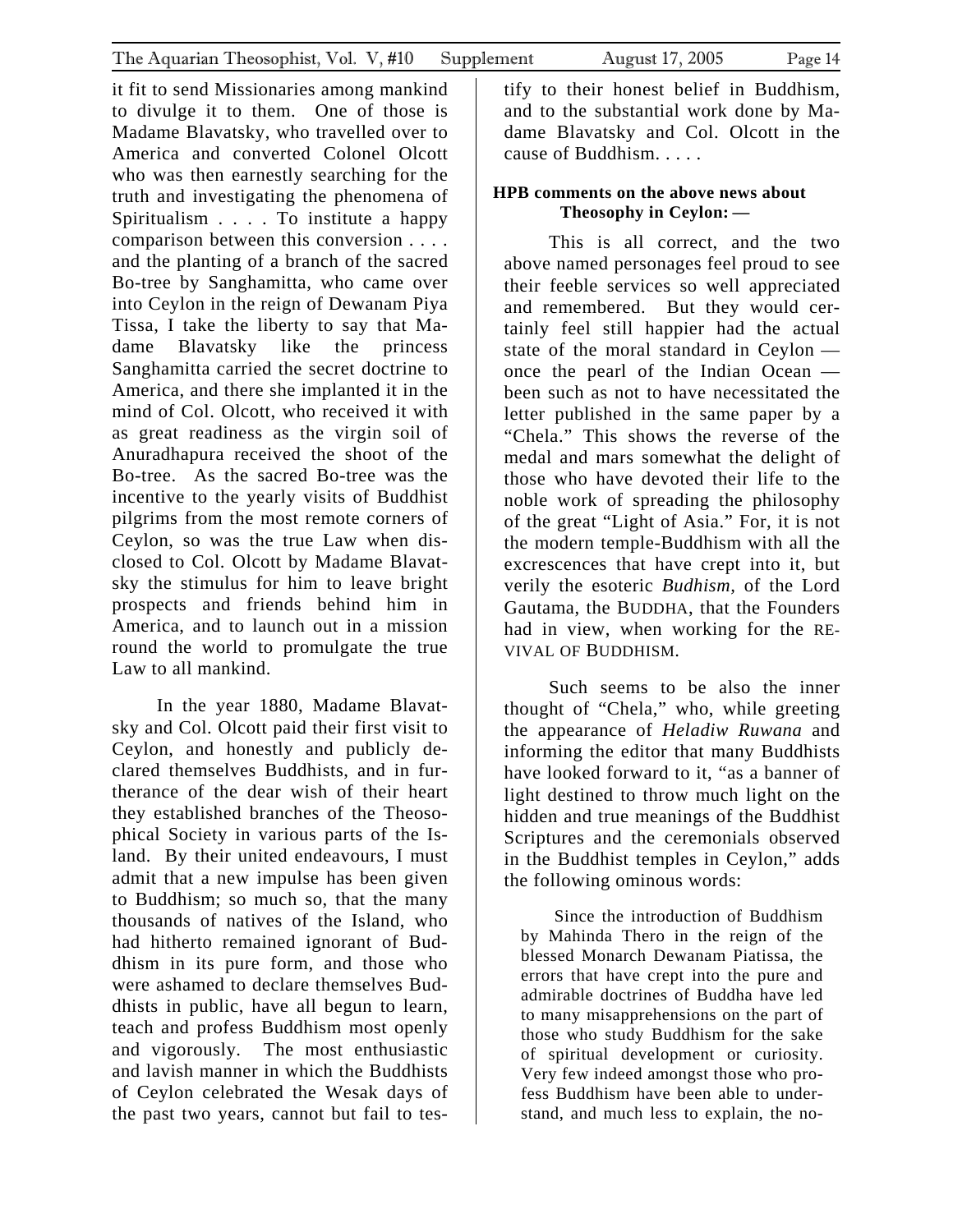ble precepts and spiritual truths which Buddha discovered and taught his disciples. Time, the most irreconcilable enemy of things of antiquity has, as its wonted custom, laid mighty empires and cities in ruins, and the greatest and noblest thoughts and doctrines in hopeless confusion. Buddhism whose pure form is a mere byword now, has not been able to avoid the scathing hand of Time, any more than were the admirable teachings of many a noble mind of antiquity. As the gold is found mixed up with much dross and rust, so have the superstitions and the frauds of the ignorant and designing priesthood, enveloped and corrupted the sterling and pure teachings of the enlightened Gautama. It will, at present, therefore, be an Augean task to sift His notable doctrines from the superstitions of the Hindus and other nations, who from time to time attempted to trample them down and establish their own, instead. That influence has been such as to saturate our priesthood with those grovelling superstitions and forget and forego the secret keys to the blissful and mysterious state of Sowan,<sup>[1](#page-14-0)</sup> Sakridagamin, Anagamin and Arahat. The methods and the discipline to be observed by the chelas in those high Spiritual developments, have been the life long study, and the fundamental truths which our Blessed Lord Buddha discovered from the mysterious volumes of nature. Those discoveries are, to speak analogically with things of comparatively a lesser value and difficulty, like the Binomial Theorem and the law of gravitation, discovered by Sir Isaac Newton, eternal and inviolable laws of nature. We may, therefore, justly and pertinently say, that our Lord Buddha, unlike the supposed uncreated and formless creator of the universe . . . . discovering the laws of animal existence, and the cause of such existence, taught the certain and the only way to escape the curse of painful

and unhappy rebirths. This way is the

only one to attain that inexplicable and blissful state, the Nirvana.

Having briefly summarized the meaning and scope of Buddhism proper and pure, I express my sincerest congratulations to the promoters of the Buddhist Publication Society; and promising them all help and endeavour which lie in my power in the cause of truth. Hoping that by the benign influence of your society, erring Buddhists and reviling Christians will find all their errors righted, and their hatred of Buddhism turned into admiration and adoration of the Lord Buddha, the only true Teacher of the Law,

#### I am, yours truly, CHELA.

AMEN, we say, if Buddhism will make Christians more tolerant and charitable, less slanderous, or "reviling," as "Chela" characterizes them—and as full of love and compassion for the animal and for the human kind instead of slaughtering both for sport and war.

But—we are almost afraid to enquire whether this bravely expressed hope of "Chela," has not had some dire results in Colombo? Was not that truly good man and deep-water *Baptist,* the editor of the *Ceylon Observer,* found drowned in a sea of his own home-made gall? Let us trust no such calamity befell the pearl of the Ocean! Ceylon can as ill-afford to lose her Fergusson, as the Kingdom of God its shadow and *pillar —* the DEVIL.

HPB



<span id="page-14-0"></span><sup>1</sup> Sowan (*Pali)*. The first of the "four paths" which lead to Nirvâna, in Yoga practice. Sowanee: He who entered upon that "path." (Theosophical Glossary, p. 306)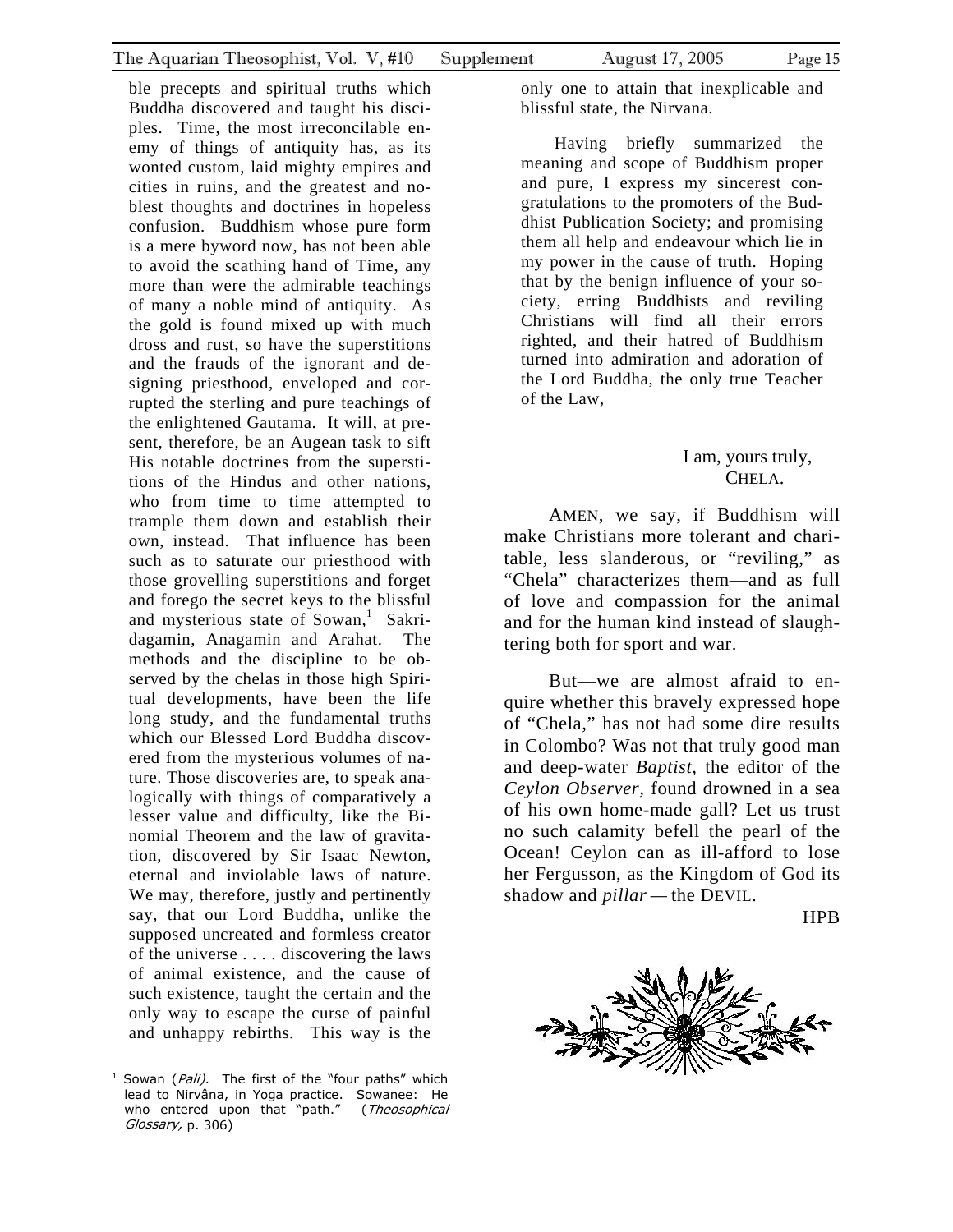### **What is ferrite?**

<span id="page-15-0"></span> **For the reader to understand the following article everyone needs a quick brief on what "ferrite" is.—ED.,** *A.T.*

Ferrite is a class of ceramic material with useful electromagnetic properties and an interesting history. Ferrite is rigid and brittle. Like other ceramics, ferrite can chip and break if handled roughly. Luckily it is not as fragile as porcelain and often such chips and cracks will be merely cosmetic. Ferrite varies from silver gray to black in color. The electromagnetic properties of ferrite materials can be affected by operating conditions such as temperature, pressure, field strength, frequency and time.

There are basically two varieties of ferrite: **soft and hard.** This is not a tactile quality but rather a magnetic characteristic. **'Soft ferrite'** does not retain significant magnetization whereas '**hard ferrite'** magnetization is considered permanent.

Ferrite has a cubic crystalline structure with the chemical formula  $MO$   $Fe<sub>2</sub>O<sub>3</sub>$ where  $Fe<sub>2</sub>O<sub>3</sub>$  is iron oxide and MO refers to a combination of two or more divalent metal (i.e: zinc, nickel, manganese and copper) oxides. The addition of such metal oxides in various amounts allows the creation of many different materials whose properties can be tailored for a variety of uses.

Ferrite components are pressed from a powdered precursor and then **sintered** (fired) in a kiln. The mechanical and electromagnetic properties of the ferrite are heavily affected by the sintering process which is **time-temperature-atmosphere** dependent.

**Ferrite shrinks when sintered.** Depending on the specific ferrite, this shrinkage can range from 10% to 17% in **each** dimension. Thus the unfired component's volume may be as much as 60% larger than the sintered value. Maintaining correct dimensional tolerances as well as the prevention of cracking and warpage related to this shrinkage are fundemental concerns of the manufacturing process.



### **The Ferrite Surface Of The Sun**

### **The Enigma of the Sun's Surface**

The sun has been an enigma to the scientific community for thousands of years. There are many unexplainable phenomenon related to the sun that still baffle scientists to this day.

Galileo was the founding father of the gas model theory of the sun. He observed the sun through a common telescope and noticed that the sunspots on the "surface" which he saw with his naked eyes, did not rotate uniformly across the surface. He also observed that this "surface" rotated at different speeds near the equator than it did near the poles.

From this study of sunspots and their uneven movement, Galileo surmised that he must be looking at a gas. He was right about that, although we know today that the photosphere is a form of plasma. Unfortunately Galileo simply assumed that no other solid layers existed, or could exist beneath the layer of the photosphere that he could see with his eyes. That was a CRITICAL mistake. It was a bit like looking at a world covered in water and not having the ability to see beneath the water and just assuming the whole world is made of water.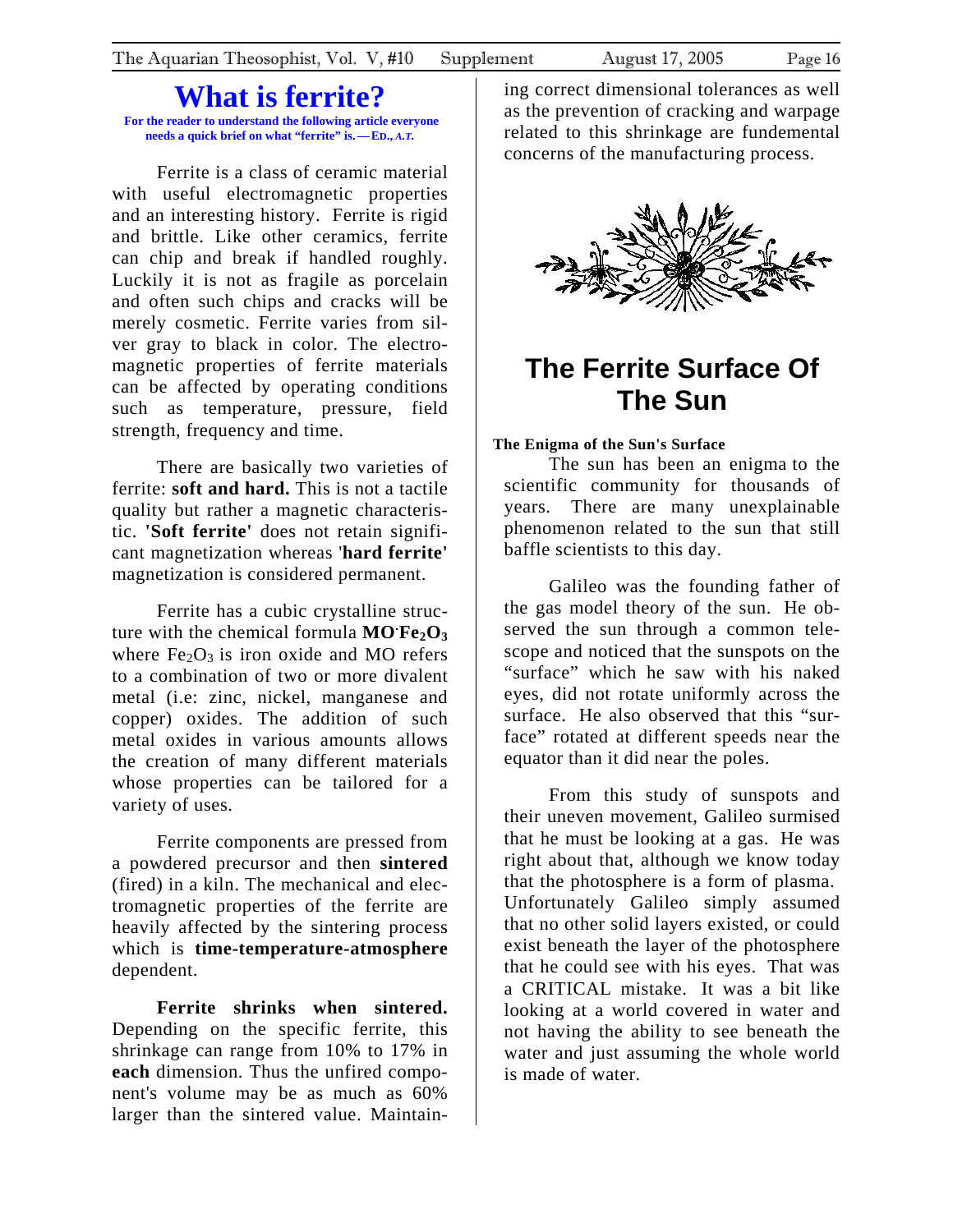Galileo did not have multimillion dollar "eyes" and Doppler imaging systems to look beneath the chaotic surface of the photosphere. Only in the past 10 years, a virtual blink of an eye in scientific terms, have we had the technology to put Galileo's assumption to the test. The SOHO, TRACE and YOHKOH satellite programs give us new sets of eyes, new ways to view the sun, new ways to peer beneath the layers of the sun that Galileo observed. The Hubble, Chandra and Spitzer space telescopes give us eyes to peer into other solar systems and other galaxies and enable us to look back at the original structures of our universe and see our universe in all new spectrums of energy. What they reveal to us about the structure of our universe is truly breathtaking.

For forty-five years, I too believed that the sun was a giant ball of gas. I was taught all about Galileo's observations and the gas model theory of the sun that [NASA still promotes](http://sohowww.nascom.nasa.gov/explore/sun101.html) to this very day. That is the model I was taught in school, and that is the framework I've always tried to work with. During all that time I simply could not explain or comprehend the phenomenon I was seeing as I studied satellite images and videos provided through the various satellite programs that study the sun.

While viewing images from [SOHO's EIT program,](http://sohowww.nascom.nasa.gov/) I finally stumbled across the raw (unprocessed EIT images) marked "DIT" images that are stored in [SOHO's daily archives.](http://lasco-www.nrl.navy.mil/daily_mpg/?C=N;O=A) After downloading a number of these larger "DIT" (grey) files, including several "running difference" images, it became quite apparent that many of the finer details revealed in the raw EIT images are simply lost during the computer enhancement process that is used to create the more familiar EIT (green) images that are displayed on SOHO's website. That evening in April of 2005, all my beliefs about the sun

changed. By changing a single thought, I was able to grasp the things I was seeing, and finally began to comprehend what I was looking at. I started to understand things about the sun and about our universe in a period of a few short weeks, things that had eluded me for a lifetime. That simple revelation was the understanding that the sun is NOT simply a ball of gas; it has a [hard and rigid ferrite](http://www.thesurfaceofthesun.com/images/T171_000828.avi)  [surface](http://www.thesurfaceofthesun.com/images/T171_000828.avi) below the photosphere that can be seen in all three of the photos on this page! [Go to Michael's website to view the photos]

That revelation prompted me to do a lot more research into these unprocessed EIT images. Over the past few months I have downloaded and watched many gigabytes of these raw unprocessed data files. In fact I have viewed ALL of the nearly 14 gigabytes of currently available archive files dating all the way back to January of 2001.

I've watched these videos over and over again, using a variety of programs to display these files. After countless hours of carefully examining this footage, I've come to the conclusion that the sun indeed has an electrically conductive and [highly defined surface which rotates \(uni](http://www.thesurfaceofthesun.com/images/The Surface Of The Sun_0001.wmv)[formly\) every 27.3 days.](http://www.thesurfaceofthesun.com/images/The Surface Of The Sun_0001.wmv) In my opinion, this discovery of a solid surface is a very important breakthrough and represents a huge leap forward in our understanding of how the universe works.

The Abstract of the paper submitted by Michael follow. Following this is a portion of the submitted MSS. While it does not have the photos,You can find the entire MSS at : www[.thesurfaceofthesun.com](mailto:michael@thesurfaceofthesun.com) 

ABSTRACT: Galileo.s 16th century observations of the sun, and the uneven rotation patterns in the sun.s photosphere laid the foundation for the gas model hypothesis. Only in the past decade have we had access to technology that could verify or falsify Galileo.s critical assumption that nothing solid exists beneath the photosphere, the deepest layer of the sun that he could see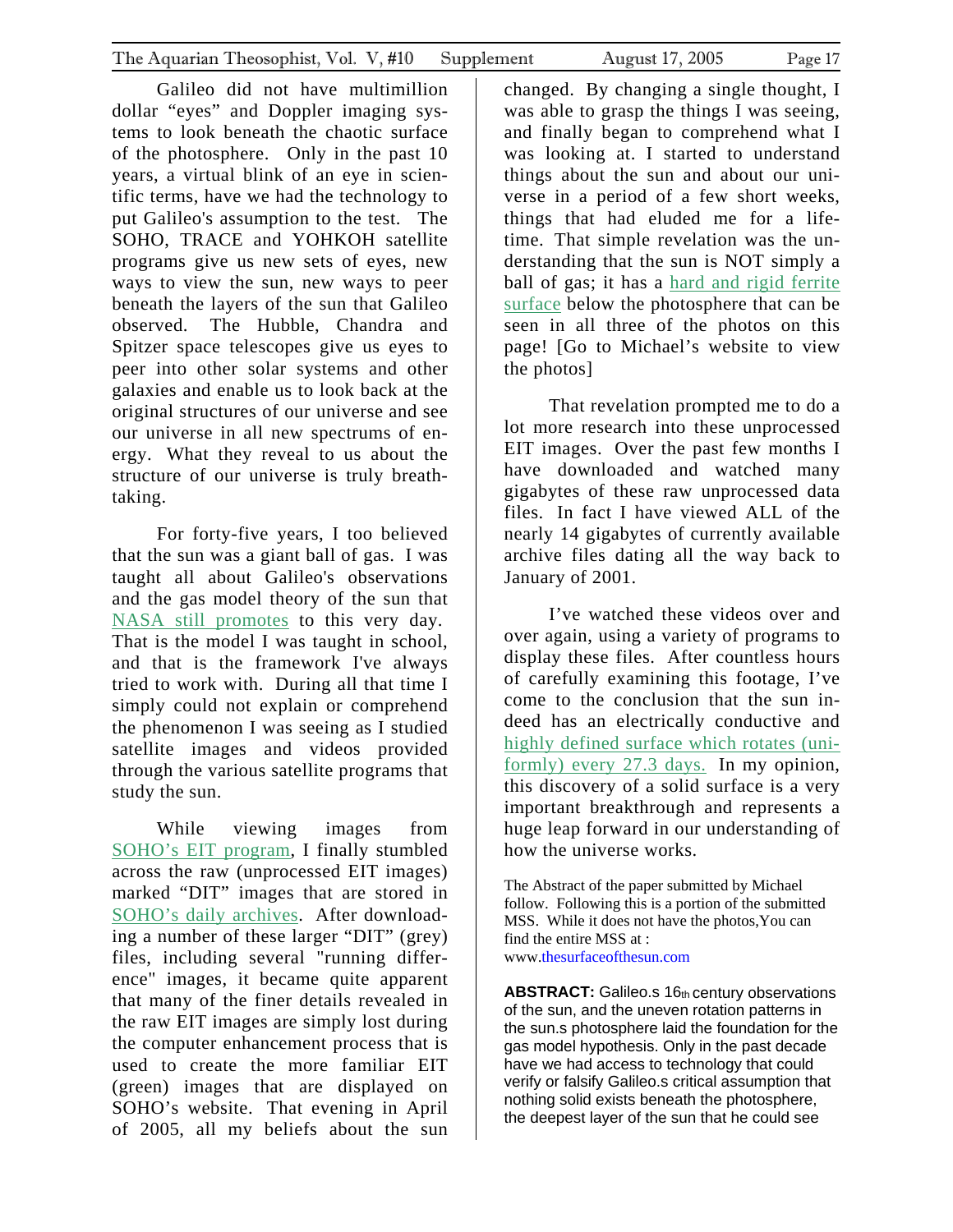through his relatively primitive telescope. The evidence from the YOHKOH, TRACE and SOHO satellite programs, combined with spectral analysis compiled by the SERTS program, provides very compelling evidence to suggest that the sun has a solid, electrically conductive ferrite surface that rotates in 23.7 days and sits beneath the visible photosphere, the layer of the sun that Galileo first observed. This information suggests that a 16th century model of the sun must now give way to a  $21<sub>st</sub>$  century model of the sun that accounts for all of these new observations from the past few decades.

The Surface Of The Sun Michael Mozina P.O. Box 1539 Mt. Shasta, CA 96067 PHONE: (530) 938-1843 E-mail us: [michael@thesurfaceofthesun.com](mailto:michael@thesurfaceofthesun.com)

### **We took Michael's advice and wrote him, as one objection to Ferrite is that the temperature of the Chromosphere far exceeds the melting point of Ferrite, and this is his answer:**

The temperature in the chromosphere is well above the melting point of iron, which is why the NASA ordering system makes little sense.

The only area of the sun that sustains temperature ranges conducive to solid ferrite is underneath the photosphere, in the bottom of the "umbra" or more accurately **the silicon layer**. You see lower temperature materials coming from sunspot areas. That is cooler silicon from below being dragged into the upwelling silicon column. The area underneath the photosphere **is much cooler than outer areas of the sun**. This is due mainly to the neon layer that convects most of the heat into the outer layers. If you watch the activity at the top of penumbral filament layer, you can see this heat being convected up and away from the lower region and into the upper regions. By the time we get to the chromosphere, the temps are WAY too hot to

form solid ferrite, which is exactly why NASA's layer system doesn't make sense.

Here is part of his MSS, but without photos:

Before we consider the satellite evidence that directly refutes Galileo.s gas model assumptions, we need to address the fact that the gas model hypothesis has failed to explain the more important aspects of the sun's inner workings even after 400 years of intense efforts by untold numbers of incredibly intelligent and highly dedicated scientists the world over.

To this day, the gas model concept has not explained the cause of moving sunspots, nor the cause of solar flares, nor the cause of solar moss activity, nor the sun's 11 year activity cycle, etc. To date this model has produced almost no predictive abilities at all and few cause and effect relationships to explain what happens on the sun. The gas model has never really explained even the most basic and important behaviors of the sun, even after four centuries of effort.

Based on the gas model.s inability to explain the sun's inner workings, and based on modern satellite imagery from the YOHKOH, SOHO and TRACE programs and from spectral analysis from the SERTS program, it is now time for the scientific and academic community to take a step back from its sole allegiance to the traditional gas model that Galileo first proposed. It is time to take a serious and skeptical look at Galileo.s assumption that nothing solid exists beneath the photosphere The evidence compiled over the past few decades from these satellites and space programs suggest that a solid, electrically conductive surface oriented model of the sun must emerge to take the place of the old gas model.

### **Spectral analysis**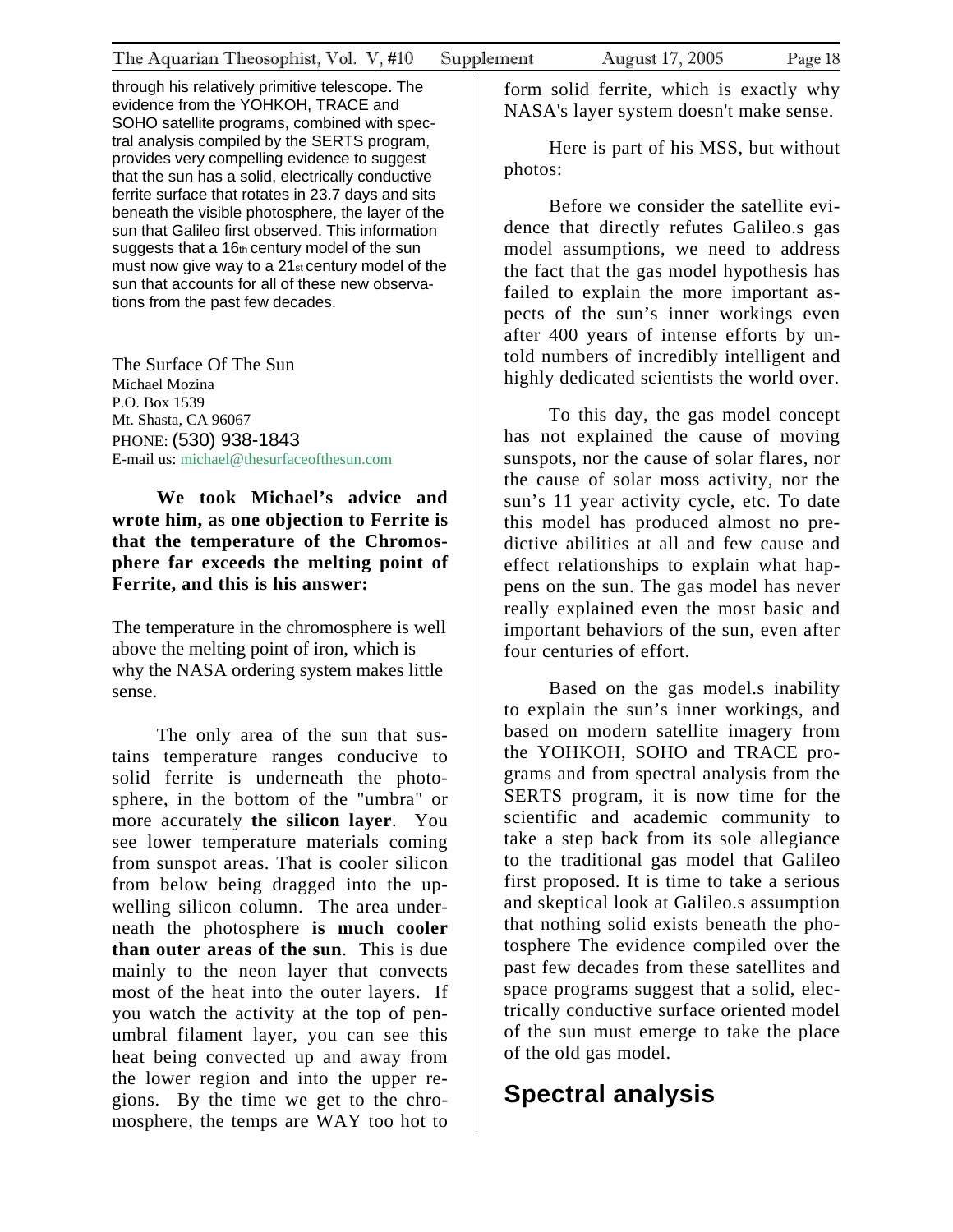The SERTS program offered us the first tantalizing clues about the makeup of a new, very mysterious, and previously unknown layer of the sun based on its spectral analysis of the sun's ion emissions. To this point in time, we were familiar with hydrogen ion emissions, as well as helium and calcium ion emissions. This information allowed us to focus in on the sun's

photosphere and outer layers and observe the interactions between them. Careful analysis of SERTS spectrum data suggested that a lot more activity was found in the ferrite ion spectrum than anyone had ever imagined! This early evidence suggested that perhaps a more complex model of the sun was in order. The early SERTS data suggested that there could be another layer of the sun, a layer rich in ferrite and other heavy metals, a layer of the sun that no one had ever seen before. In addition to ferrite, SERTS found large quantities of silicon, magnesium, manganese, chromium, aluminum and neon in the sun's emissions! During the sun's more active cycles it also observed the presence of elevated levels of **sulfur** and nickel.

### Spectral Analysis From SERTS

These important efforts, started in the early 1970.s, revealed to us for the first time that the sun's emissions fell into wide range of very specific categories, and included not just a few, but at least 57 different types of ion emissions from at least 10 different kinds of elements to consider, not to mention the predicted hydrogen layer. To piece together a working model of the sun's many layers requires careful thought and must address each and every one of these ion emissions. That is quite a large assortment of different elements and ions to understand and try to piece together. To construct a working model of the sun based on this new information, we must strive to de-

termine where each type of these ions comes from, and how they interact with other layers. We need to know how all these elements interplay with each other through the various layers of the sun. Any overly simplistic model of the sun is therefore doomed to eventual failure and replacement. It is likely emerge over time and our knowledge of the sun improves based on new technologies and new observations.

One of most startling and intriguing observations from the SERTS program was its discovery of very high numbers of ferrite, chromium, magnesium, manganese and silicon ion emissions. It furthermore revealed that these metallic and silicon ion emissions came from many unique states of ionization. That revelation stood in remarkable contrast to the predictions of the gas model where iron and silicon are expected to exist only in relatively small quantities. If the sun suffers from anemia, and is iron poor, then where are all of these ferrite ions coming from? Where is all the silicon? Where is that magnesium coming from? What are all these ferrite and silicon ion emissions doing in this spectral analysis? Could the ferrite and other metal ions be coming from a completely unknown layer of the sun, one we had never .seen. before? The hunt for the

source of these metallic ion emissions first began in earnest with the efforts and revelations of the SERTS program.

It is important to note here that early observation of the sun and early theorists presumed that the composition of solar wind alone might be the .best. way to guess at the composition of the sun. The obvious problem with that idea is that hydrogen, being a light material, can more readily escape the gravity of the sun than heavier elements. Therefore hydrogen will naturally be more abundant in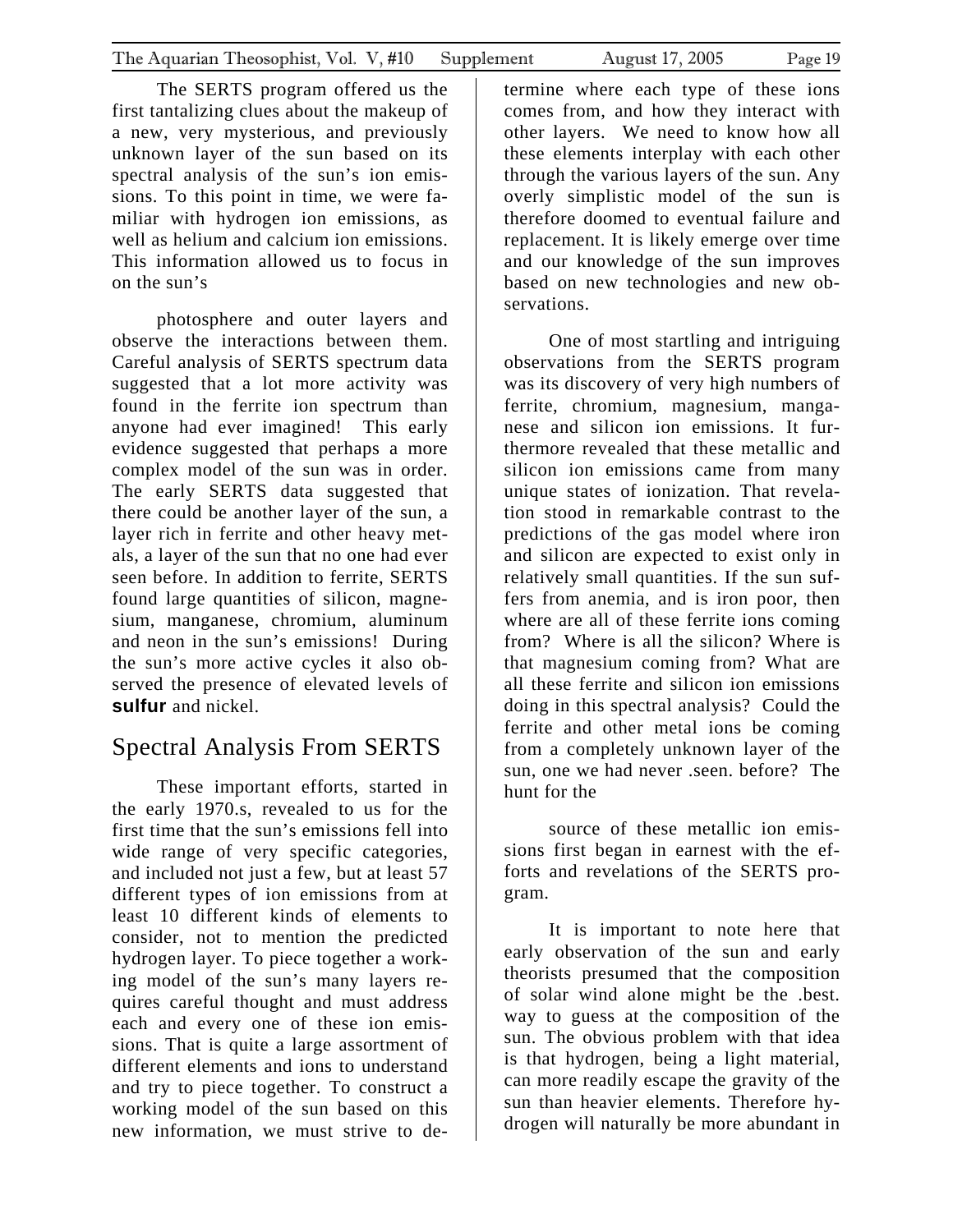solar wind than heavier elements like ferrite or silicon which would be far less likely to escape the gravity well of the sun. If these elements are present in the sun's composition however, photons from their ions will certainly escape the gravity of the sun and show up in spectral analysis. Based on the tendency for inner layers to be cooler than outer layers, and the fact that lower layers push much of their heat into the outer layers, the outer, warmest layers will be better represented in the spectral analysis than lower, cooler layers. In other words, we cannot simply assume that the abundance of hydrogen in solar wind and spectral analysis precludes the sun from containing other elements, or directly relates to the sun's actual composition. We have no idea if materials from inner layers are ionized at the same rate as outer layers, since we don.t know how all these materials interact. We know which elements are present, but we can.t be sure of the arrangement or abundance of these elements until we know a lot more about how the sun works.

### The **HUNT FOR THE Ferrite layer**

Once SERTS observed large amounts of ferrite and silicon ion emissions emanating from the sun, it revealed the obvious weakness in Galileo.s gas model theory. The presence of high numbers of ferrite ion emissions suggested the presence of large quantities of magnetized iron which must exist somewhere in sun's various layers, somewhere in that complicated mixture was a startling amount of ferrite. The unexpectedly high quantities of ferrite, silicon, magnesium, manganese and chromium ions emissions cast the first serious doubt and provided the first scientific evidence that something was **seriously** wrong with the gas model theory. The gas model theory predicts that the sun contains over 90% hydrogen and relatively small quantities of iron and very little of these other elements as well. The significant number of various ferrite ions represented in SERTS spectral analysis efforts hinted at the possibility of the presence of a very large amount of previously unidentified magnetized iron crystals, ferrites that MIGHT even be capable of forming a solid surfaces and capable of releasing ferrite particles and ferrite ions into the sun's atmosphere.

The SOHO and TRACE give us new eyes to see and study these ferrite emissions with incredible precision. These satellite programs carry a very innovative assortment of cutting edge instruments and technologies, most notably three different filters, three new sets of eyes (171, 195 and 284 angstroms) capable of viewing ferrite ion emissions in three separate wavelengths, even Doppler imaging capabilities as well! The images that TRACE and SOHO gathered and observed with these different instruments and filters, particularly in the 171 and 195 angstrom wavelengths, provide us with breathtaking images of this newly revealed ferrite layer. Thesephotos are simply stunning in detail. But this is only one of many incredible capabilities of the TRACE satellite.

TRACE also has the ability to .zoom in. on this layer and study this layer in multiple wavelengths. This is a composite close-up of this surface that was imaged by the TRACE spacecraft. This .close up. composite of the ferrite layer superimposes all three ferrite ion spectrums  $(171, 195 \& 284$  angstroms) on top of one another to create a composite image of the behavior of this layer and its relationship with the observed solar emissions. You.ll notice that the arcs seen in these photos all originate from the same surface points. These arcs all exhibit a very similar flow pattern around a visible .hard. surface. Such an image can be explained by considering the possibility of electrical activity between these rigid sur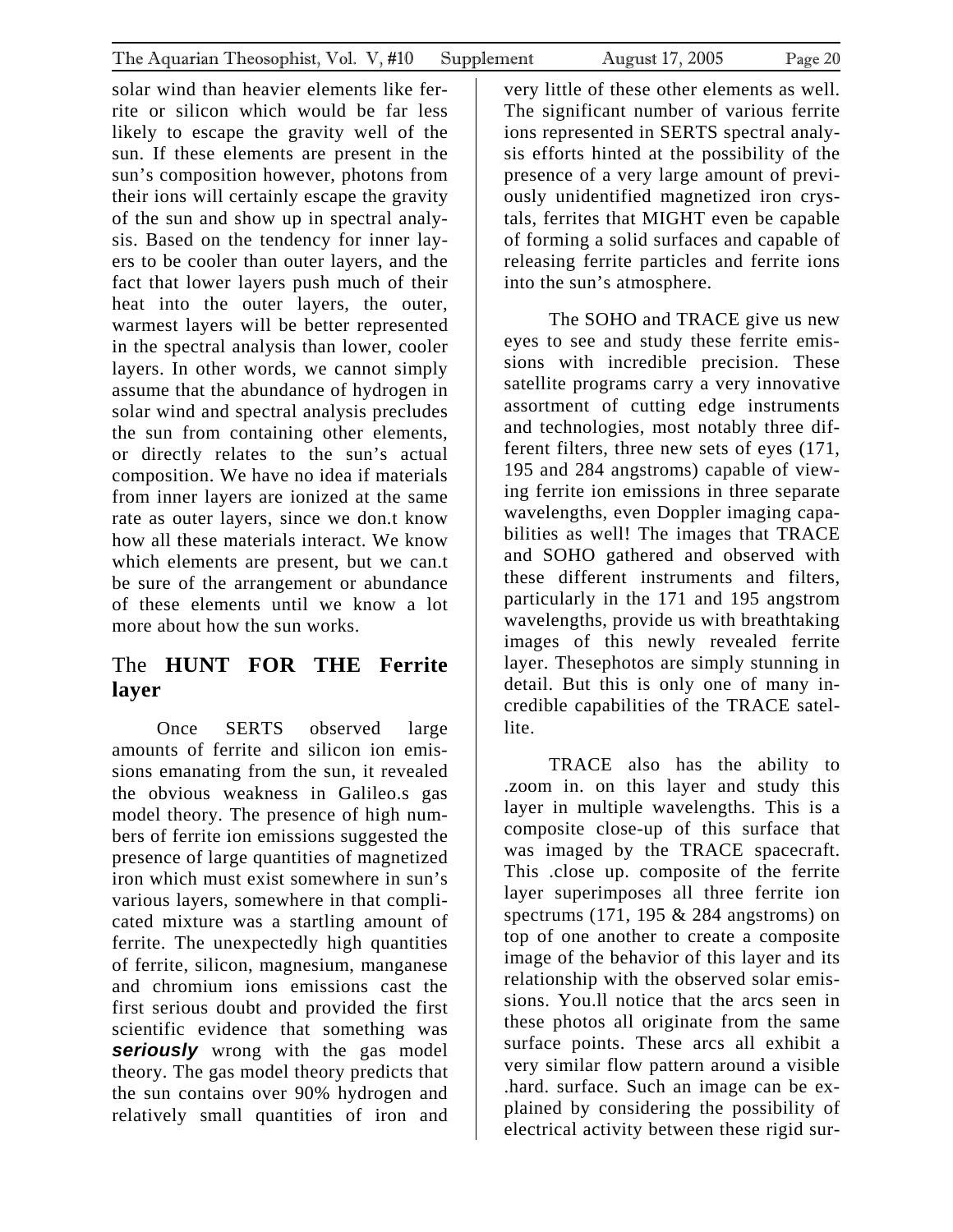<span id="page-20-0"></span>face points. The electrical arc that would pass between oppositely charged points on a solid ferrite surface would strip away ferrite particles from the surface and ionize these particles in the electrical arc. We can see in these images that all three wavelengths are well represented. Every one of them originates from the same **rigid and fixed surface formations**. All three can be observed as originating from and around the same structured points of a relatively rigid surface. The fact that all three types of ions originate from the same basic location on this .surface., demonstrates a pattern of energy FLOW between these various points. That energy flows in the form of electricity. The general up/down orientations of these electrical discharge patterns suggests their electrical orientation is related to surface elevation, at least in this particular instance.

SOHO routinely captures and records full surface images of this ferrite emission layer using the 195 angstrom filter and running difference imaging techniques. It reports and .sees. the same kinds of unusually rigid and highly structured surfaces in the raw EIT video. Through this processing technique, the stronger structures surrounding these ferrite emissions become highlighted and accentuated and become .visible.. When these running difference images are strung together over many days, they reveal that this layer rotates UNIFORMLY and consistently from pole to equator, top to bottom. This uniformity of movement dealt another serious blow to the gas model and casts significant doubt on Galileo.s assumption that nothing solid could or does exist beneath the layer of the photosphere. How will gas model proponents of the 21st century attempt to explain the uniformity of movement of the ferrite layer that is recorded in these images? Galileo based his whole gas model on the observation that the layer of the sun that

he could see, did not rotate uniformly from pole to equator. These images and daily movies of the ferrite layer beneath the photosphere, suggest that Galileo simply did not have the technological ability to see beneath that upper layers of the sun that his eyes could see. His eyes only saw an outer layer of the sun. There is a solid ferrite layer beneath the photosphere however that has eluded detection until the arrival of the TRACE and SOHO satellite programs. This newly discovered layer rotates very uniformly from pole to equator. There are a lot of tough questions that must be asked, and must be answered based on the revelation of a new metallic layer of the sun, a layer that has only recently been seen and studied.

For remainder of MSS go to: [www.thesurfaceofthesun.com](http://www.thesurfaceofthesun.com/) 



### **The Electric Plasma Universe**

The following are items that the proponents of an electric Plasma universe present:

- 1. The entire cosmos is permeated with plasma. In some regions (within a galaxy, within a solar system) the plasma is denser than it is in others. In some cases the plasma is visible, in some, not. But everywhere our spacecraft have gone - they have found it.
- 2. The electrical properties of plasma vastly outweigh its mechanical (gravitational) properties.
- 3. There is nothing mysterious about magnetic fields. They do not "get tangled up", "break", "merge", or "reconnect". They require electric currents in order to exist.
- 4. The relative distances between even the most densely packed stars are vast in comparison to the stars' diameters.
- 5. The homopolar motor generator shape seems to be ubiquitous. Stars, pulsars, and galaxies are organized in this morphology.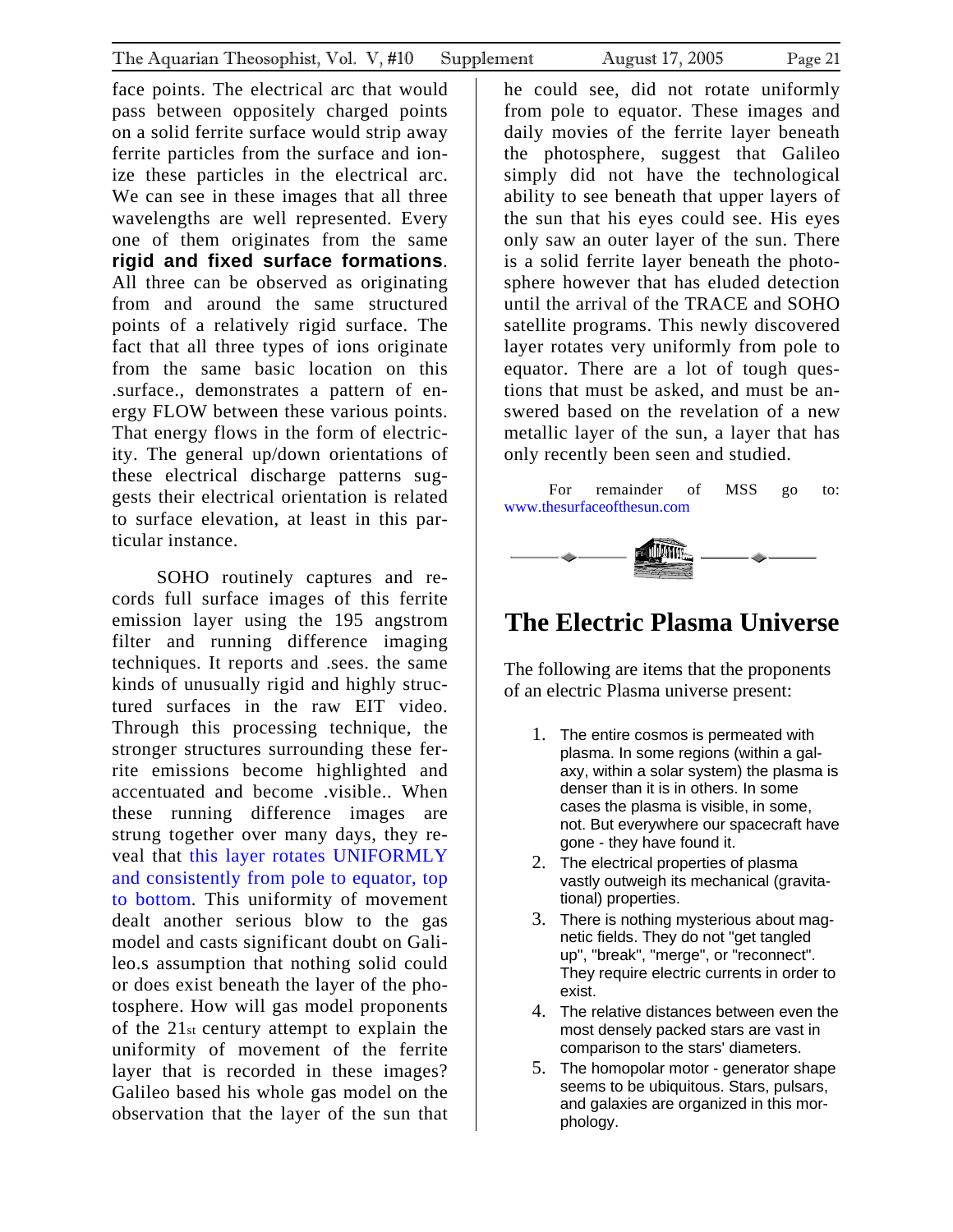- 6. The z-pinch effect that occurs in Birkeland currents (electrical currents that flow through plasmas) is responsible for the accretion of stars, planets, and galaxies.
- 7. It is highly likely that the solar system started out as a collinear array of "Herbig - Haro" type objects formed by a zpinch.
- 8. The presumption that, if an object exhibits redshift, it must be far away - is false.
- 9. The Big Bang Theory is false.
- 10. There is a lot more electrical activity out there in the cosmos than astrophysicists seem to want to admit.
- 11. Astrophysicists and cosmologists need to take some courses in electrodynamic field theory and experimental plasma physics.
- 12. Astrophysicists need to stop acting in a "knee-jerk" confrontational way to any new ideas, especially those involving electricity.
- 13. Astrophysicists should stop dreaming up impossible imaginary entities such as black holes, neutron stars, strange matter, WIMPs, MACHOs, and MOND, when a perfectly real and well understood body of knowledge stands ready to explain all the things that "mystify" them.

So-called educated lay-people have abdicated their responsibility to think actively and ask the questions that will keep science honest. It seems we would rather just lie back and believe whatever we read in "Discover" magazine. If "they" tell us black-holes and dark matter exist so be it. The public has become enthralled by the magic show that astronomy, particle physics, and some other sciences have become. Why does every TV "science" program have background music that is more appropriate for a "scifi horror" movie? The public apparently enjoys the magic, mystery-tour aura of most present day "science shows". The ship of science, captained by astronomy and astrophysics, is not just steering a wobbling course — it is miles off track and it is intentionally laying down a smoke screen — implying that modern

science has to be counter-intuitive and mysterious. The astronomical world badly needs a "reality check."

The present day "peer review system" determines which proposed research projects get funded and which do not. It also determines what results get published and which do not. At first it seems very sensible that any scientific field should be able to keep "quacks" and "crack pots" from being funded and published. However, when any given area becomes controlled by "experts" who have "accepted" a deductively arrived at theory, they tend to see any alternative data or proposed hypotheses as "crack pot". When those who steer the ship of science refuse to allow alternative hypotheses from *even being investigated, let alone published,* it is little wonder we are wildly off course. The general public thinks of science as always "looking for new ideas". The sad truth is: it does not, certainly not in astronomy / cosmology. What it *does* do is constantly seek funding from friendly peer reviewers.

Perhaps one way to break the cycle of the peer review system awarding all (government) funding to only those scientists who "accept" the dominant theory, is to return to the practice of wealthy patrons supporting new scientific ideas - as the Medici family did for Galileo.

When we think about the travesty the Roman Catholic Church perpetrated against Galileo (waiting until late in the 20th century to admit it) we feel superior. **WE** modern folk would never ignore and suppress a scientist in that way! No? Then how about astronomer Halton Arp who was denied access to Mt. Palomar and refused publication of his work because the present day high priests of the Big Bang Theory found the publication of his photographs embarrassingly contradictory to their well funded dogma? Would it not be educational to realize that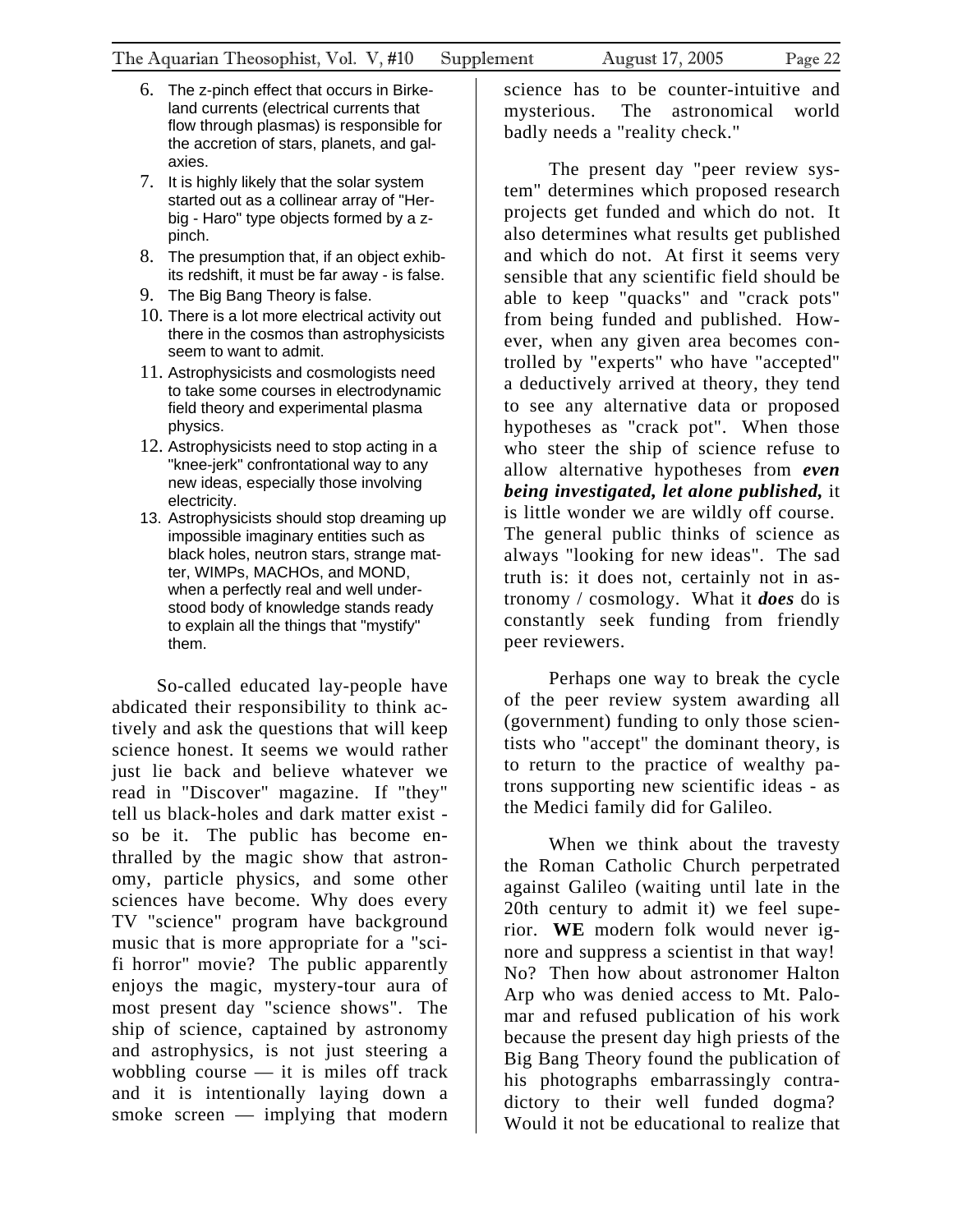<span id="page-22-0"></span>we have just screwed up again — big time!



### **Squares within squares within squares.**



### **CROP CIRCLE GEOMETRY**

Geometry, in the hands of the crop circles, becomes a resonant language of intelligent intent, which both contains the message and teaches the syntax of its meaning. The geometry is thus both the message and the meaning, and I feel this geometry to be consistently of a higher order than that which you or I would arrive at. Its simplicity and its ingenuity

draws us upwards and subtly encourages an opening up of the mind.

—Allan Brown

The first impression of this formation was that of an eight-pointed star. The G8 conference to be held in Scotland was mentioned by some of the people visiting the formation as a possible message. Also the number eight brings sacred medieval architecture into play with all the mystery that that entails. This new formation appeared in the next field to the beautiful one that had appeared earlier in the season in oil seed rape below Golden Ball hill.

On seeing this formation from the air I soon saw that it was geometrically based on the square. The impact of seeing the clear direction of the lay from the air was much greater than seeing it on the ground. When seen at ground level the lay appeared to be very rough in appearance. Once again this shows the importance of seeing the formations from the air to understand their full significance. The central motif brought back memories, for me at least, of the last major circle to appear near Silbury Hill towards the end of the season last year. This event does not have quite the same impact as Silbury Hill but the subtleties of it are certain to grow on you the more you look at the aerial photographs and the multidimensional qualities of this formation take hold of your imagination.

### **Julian Gibsone**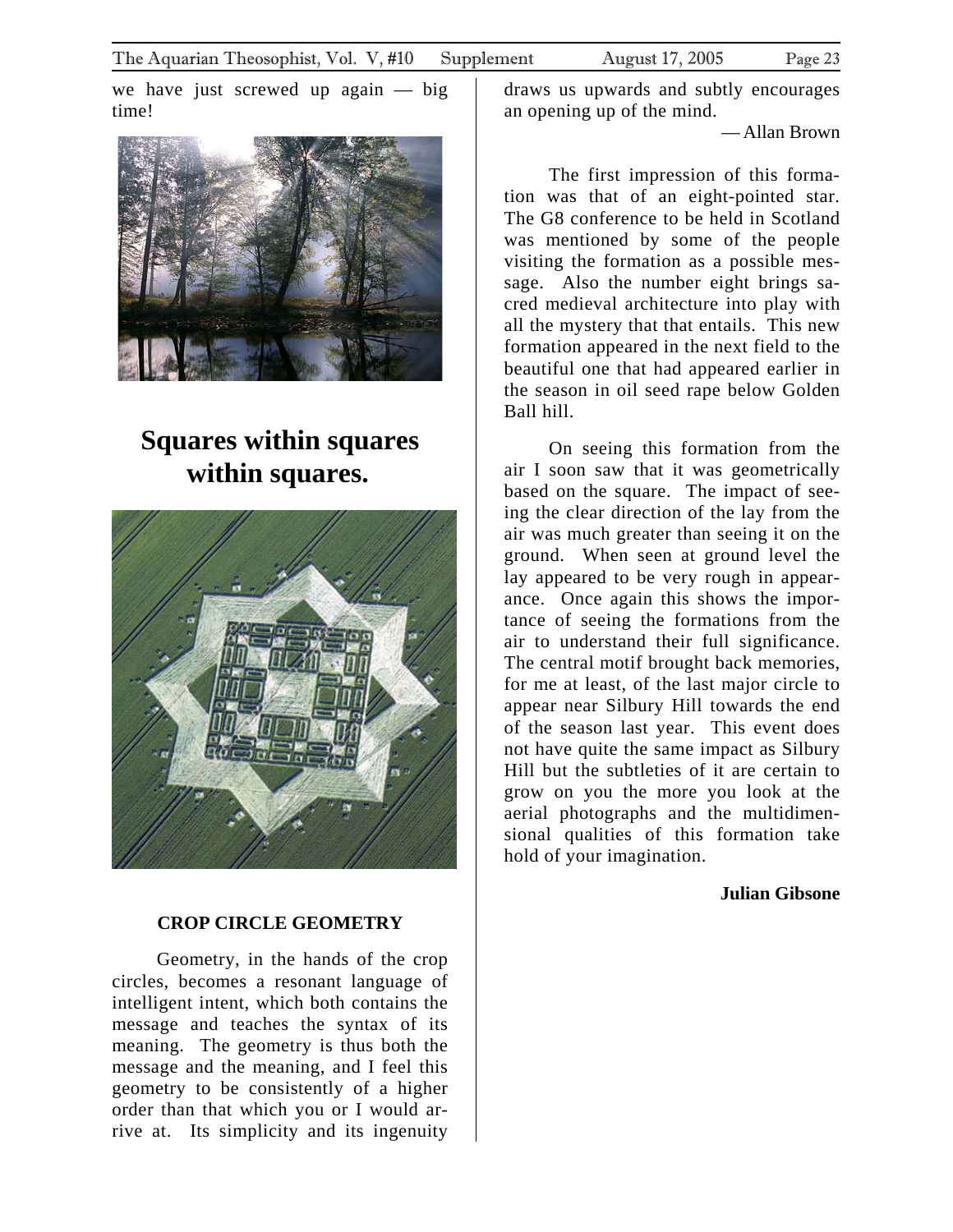#### <span id="page-23-0"></span>The Aquarian Theosophist, Vol. V, #10 Supplement August 17, 2005 Page 24



### ANNUAL GATHERING IN SANTA BARBARA

The program from August 12-14 is entitled: RENEWING ANCIENT WISDOM IN THE GLOBAL COMMUNITY.

Current planning includes talks, dialogues and workshops on the legacy of H.P. Blavatsky, spiritual meditation, ancient and modern science, the future of Theosophy, the philosophy of Theosophy, heosophical perspectives on education, traditions of sacred architecture, contemporary novels containing Theosophical ideas, Theosophy and medicine Theosophical perspectives on cloning

All are invited, but one should make a reservation soon.

### **Program for Theosophical Gathering** August 12-14, 2005

**Theme:** *Renewing Ancient Wisdom in a Global Community* 

#### **Friday Evening**

**6 PM SPECIAL DINNER \$15.00** 

7-7:30 Musical Prelude

7:30 Welcome – Carolyn Dorrance Opening Remarks—Rob McOwen Talk: **Recovering The Forgotten Truth— HPB's Legacy,** Nandini Iyer, Musical Tribute by Canticle – *Four Songs of Concord*

### **Saturday Morning**

8-8:45 Breakfast

9-10 Greetings & Introduction — Judy Saltzman

 Talk : **Envisioning a Theosophical Future: Paradoxes and Paradigms**  —Robert Ellwood

10-10:15 Break

10:15 – 11:45 – Workshops/ Dialogues

**1. Meditation or Medication: Controlling the Mind in a Chaotic Age** 

Gene Jennings

- 2. **Conceptual Breakthroughs in Theoretical Physics: A Theosophist's Perspective — Kim Miller**
- 3. **Mysteries of Science from a Theosophical Perspective — Odin Townley**

 $12 - 1$  Lunch

**SATURDAY AFTERNOON**

 1:15 -2:30 Talk: Cloning the Buddha: Ethical Wisdom for Genetic Ignorance - David Roef

 3:30- 4:15 Theosophy School Play *Sinbara das Mahout*  4:30 -5:30 Tea at the Institute of World **Culture** 

6:30-7:30 Dinner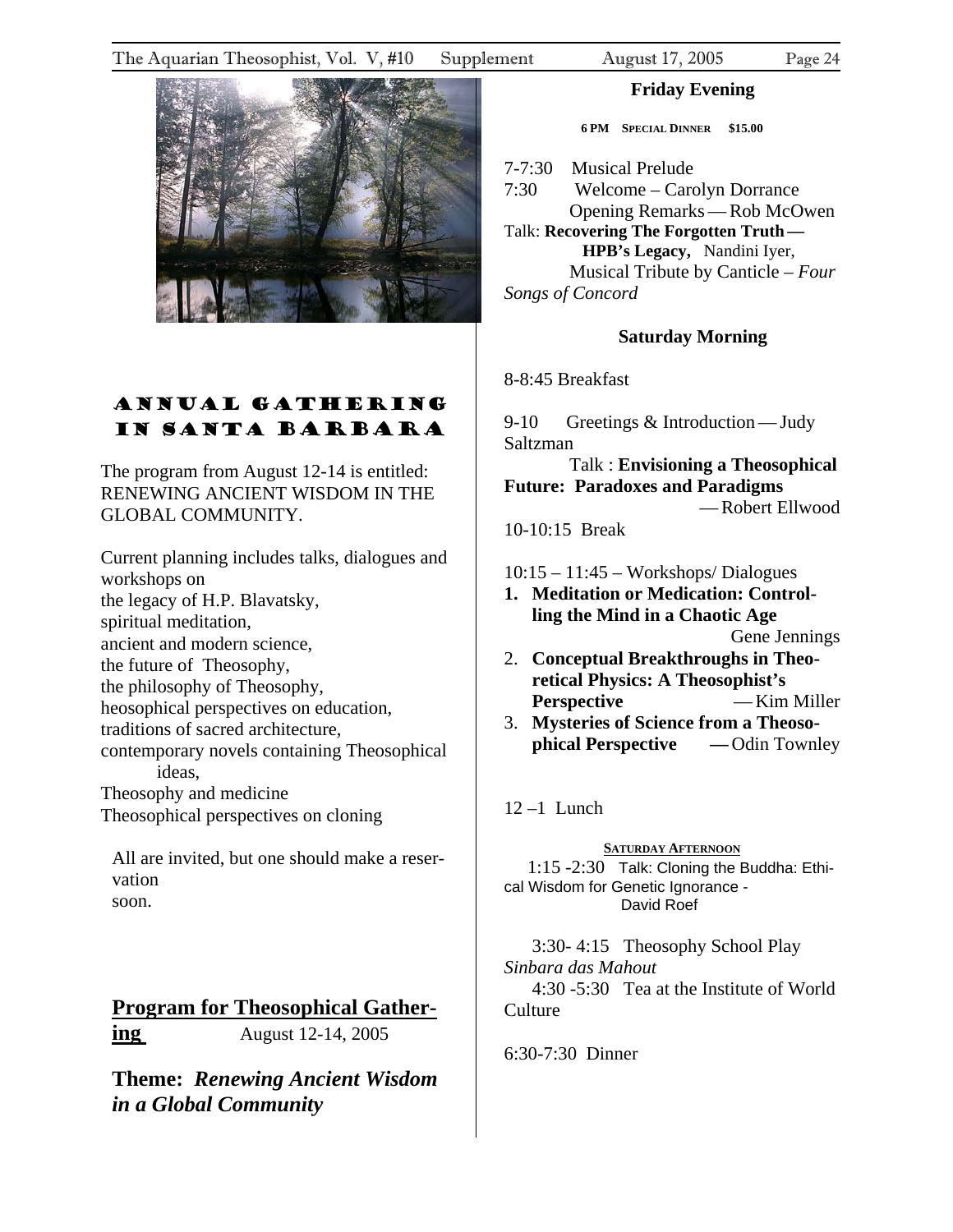### **Saturday Evening**

### <span id="page-24-0"></span>7:45- 9 **Traditions of Sacred Architecture: The Temple Between Heaven and Earth**

 Kirk Gradin & Russ Lewin 9-10 **Musical performance in the Lounge**

### **Sunday Morning**

8-8:45- Breakfast

9-10:15 AM Dialogues

 1. **Theosophical Perspectives on Education: Can the Good, the True and the Beautiful Survive into the Twenty-first Century? JUDY SALTZMAN AND WILL THACKARA** 2. **Theosophical Perspectives on Medicine** - Robert Hiltner

10:15-10:30 Break

10:30-11:45 Dialogue : **Responding to Globalization with Ethics and Activism** Phil Grant: Steve Buscaino (Humanitarian Law) Maurice Bisheff, Carolyn Dorrance

### 12-2 Lunch and Wrap-up Discussion **How Can Ancient Wisdom Be Offered to A Global Community?**

 8:15-9:30**-** Conference participants invited to the weekly Sunday meeting at the United Lodge of Theosophists in Santa Barbara – *Recovering the Forgotten Truth*



*I will take leave of you Not by distinct farewell But vaguely As one entering vagueness For words, symbols of confusion Would only increase confusion But silence, seeming to be vagueness, Shall be my cadence Which someday You will understand.*

RICHARD ROSE



#### The Messenger and his **MESSAGE**

What you say about "incar‐ nations like H.P.B. and W.Q.J. being evidently governed by conditions widely different from ordinary humanity" is correct. If we would look at the bodily HPB as a mirror which reflected from above and from below as well, giving back to each who con‐ fronted it his own reflection ac‐ cording to his nature and power to perceive, we might get a bet‐ ter understanding of her nature. To the discriminative, it was a well of inspiration; in it the commonplace, the Judas, the critic, and every other saw him‐ self reflected. Mighty few caught a glimpse of the real in‐ dividuality. Each got the evidence that he sought. We have the Master's words that the body of HPB was the best that they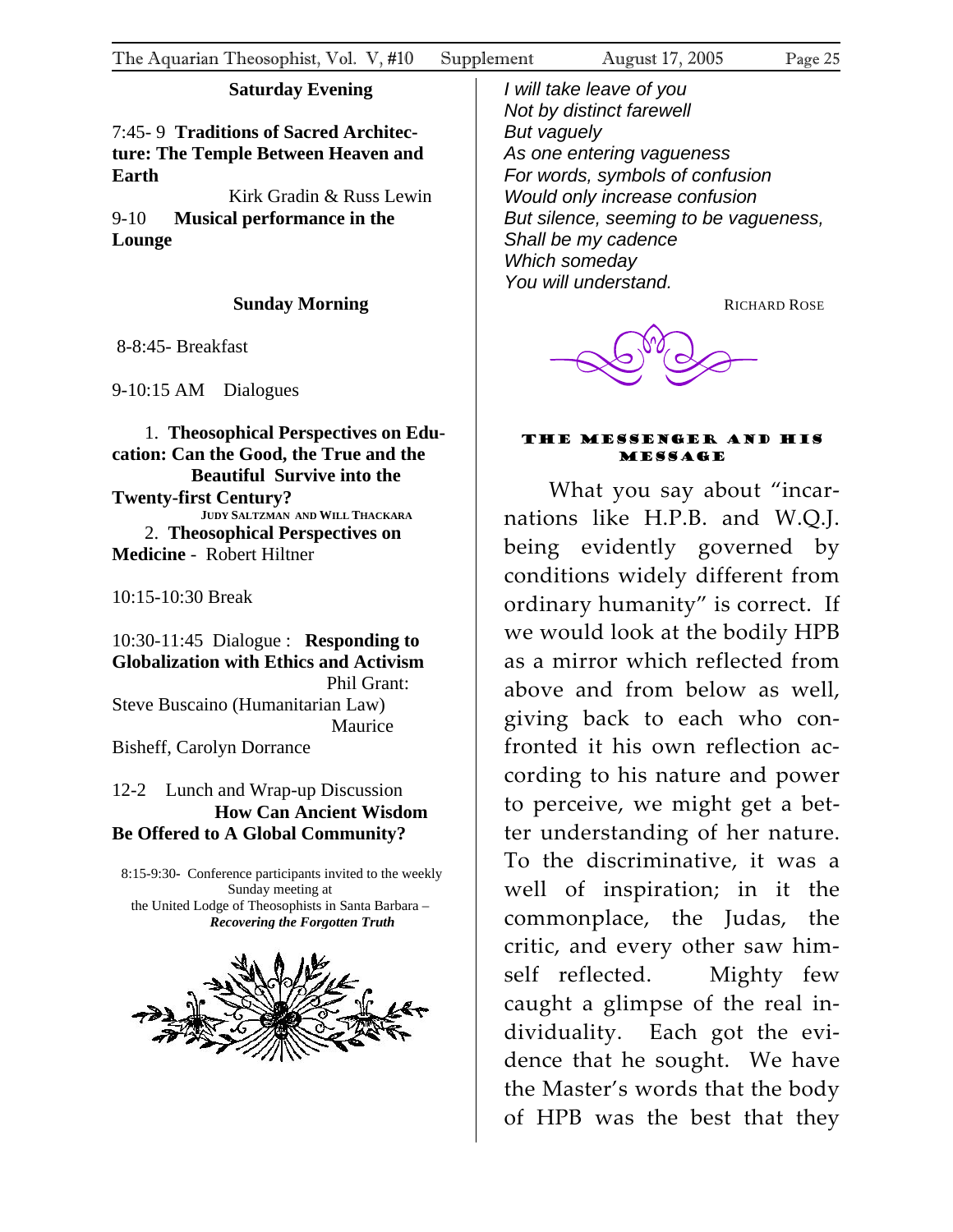had been able to obtain for many centuries. Those who looked at the body and its human charac‐ teristics got what that view was capable of giving them; those who looked at the mind behind got what came from it, in the de‐ gree of their comprehension; those who were able to look into

the causes of things saw what their depths of sight gave them - more or less of Truth. "By their fruits, shall ye know them."

The Jews are still looking for a coming Messiah. It is very, very few who discover the **"Presence,"** and among them, even, the tendency is to relate it to the present times and sur‐ roundings only, and so miss the greater scope. Many years after such Visits, one here and there begins to see landmarks that in‐ dicate that "some one of impor‐ tance" has been among the peo‐ ple; but they too relate every‐ thing to their "present time." And so it goes, each "discoverer" putting his construction on the facts, while there results an exo‐ teric degradation of Truth — a regard of events and persons, rather than an understanding of truths imparted; finally, some‐ one else has to come, facing simi‐ lar treatment. All the time, how‐ ever, and each time, an impress is made upon the thought of the age and humanity gains a little: there is no other way.

It is interesting to turn to the "Esoteric Character of the Gos‐ pels," by H. P. B. "Theosophists  $-$  at any rate some of them  $$ who understand the hidden meaning of the universally expected Avatars, Messiahs, and Sosioshes and Christs — know that it is no end of the world, but the consummation of the age  $$ that is, the close of the cycle  $$ that is fast approaching." [This was written November and De‐ cember, 1887, and January, 1888.] She said, "There are several remarkable cycles that come to a close at the end of this century [nineteenth]. First, the 5,000 years of the Kali‐Yuga cycle; again, the Messianic cycle of the Samaritan (also Kabalistic) Jews, of the Man connected with Pi‐ sces. It is a cycle historic and not very long, but very occult, last‐ ing about 2155 years, but having a true significance only when computed by lunar months. It occurred 2410 and 255 B. C. or when the equinox entered into the sign of the Ram, and again into that of Pisces. When it enters, in a few years, the sign of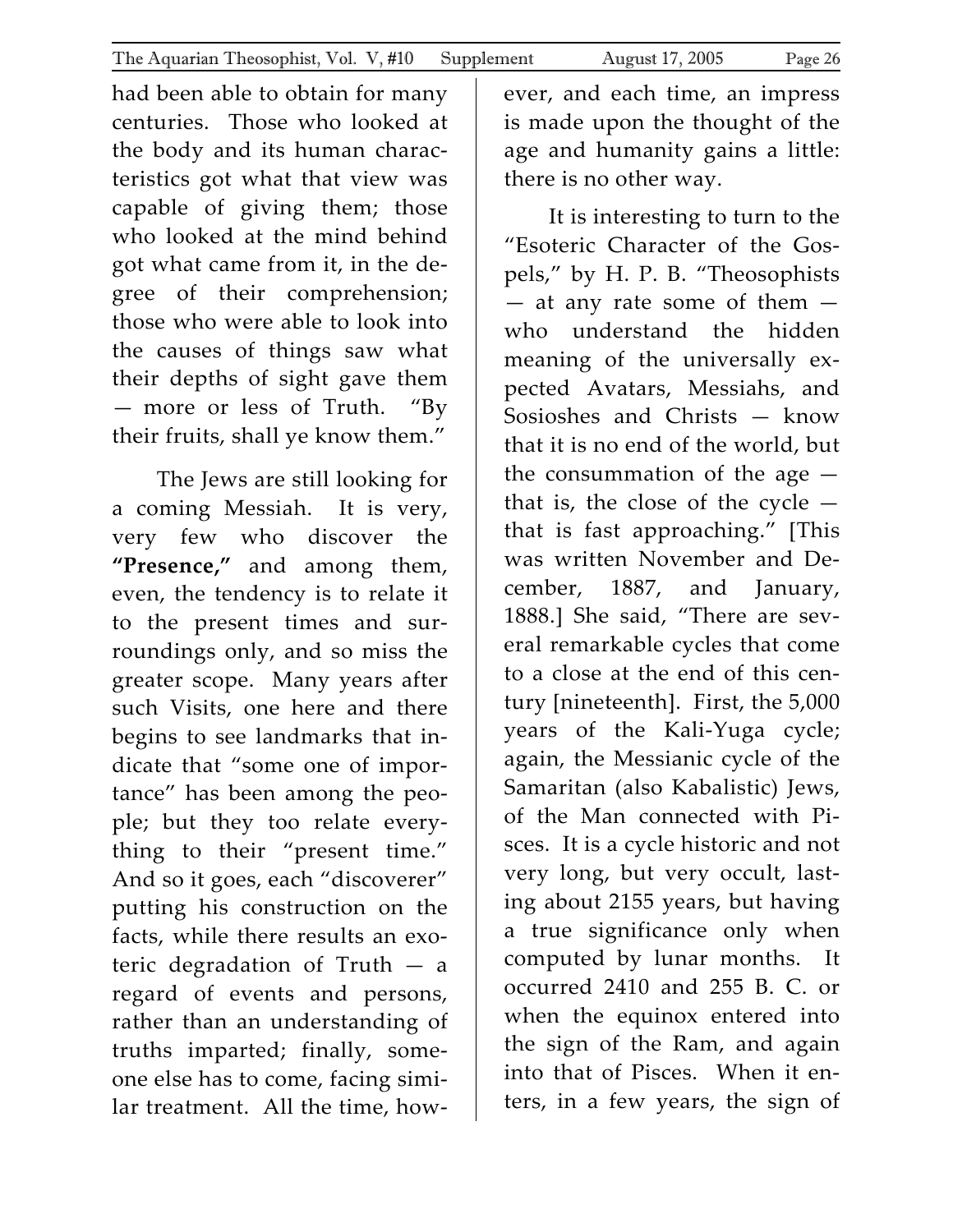Aquarius, psychologists will have some extra work to do, and the psychic idiosyncrasies of man will enter on a great change." This "great change" I think can be stated in three words:

**Susceptibility to sugges‐ tion,** good, bad or indifferent. Look about you and see if this is not so. Are the "Messiahs" of today using suggestion? And was there ever a time when men should use their reason more than at the present time, based upon the widest possible consid‐ eration of facts collected for hu‐ manity? Jesus said, "Take heed lest no man lead you astray, for many shall come in my name, saying, 'I am the Christ,' and shall lead many astray.

If any man shall say unto you, 'Behold, he is in the wilder‐ ness,' go not forth; 'behold he is in the inner chambers,' believe them not. For as the lightning (light) cometh from the East, and is seen even in the West, so shall be the presence of the Son of Man." The esoteric savior is no man, but **the divine principle in every human being**. What is needed is a knowledge of the Path that leads to Him or It. The foolish look for a "Man"; the

wise look for a **"Message."** Few know the Messenger when He comes, but it is possible for many to know a true Message by putting it to every conceivable test. The "Messiah" has come and gone; but

He has left the "Com‐ forter"—His Message. He will return, but not for several generations of men. It is possible for men to get at the truth of these things if they will take the trou‐ ble to make the search in all sin‐ cerity.

H. P. B. said, "Do not follow me nor my path; follow the Path I show, the Masters who are be‐ hind." This she knew to be the safe course for all, for each one will judge of the words and deeds of a personality from his own standpoint and understand‐ ing, some under‐rating, some ex‐ aggerating, and some with indif‐ ference. At the same time, for those who are able to see behind the veil of physical maya, there is recognition of those who are travelling the same path, and in that recognition, there is comfort and help which extends from the smallest to the greatest  $-$  a great band of brothers which includes the Masters as the Guides and the Consummation. "Whosoever